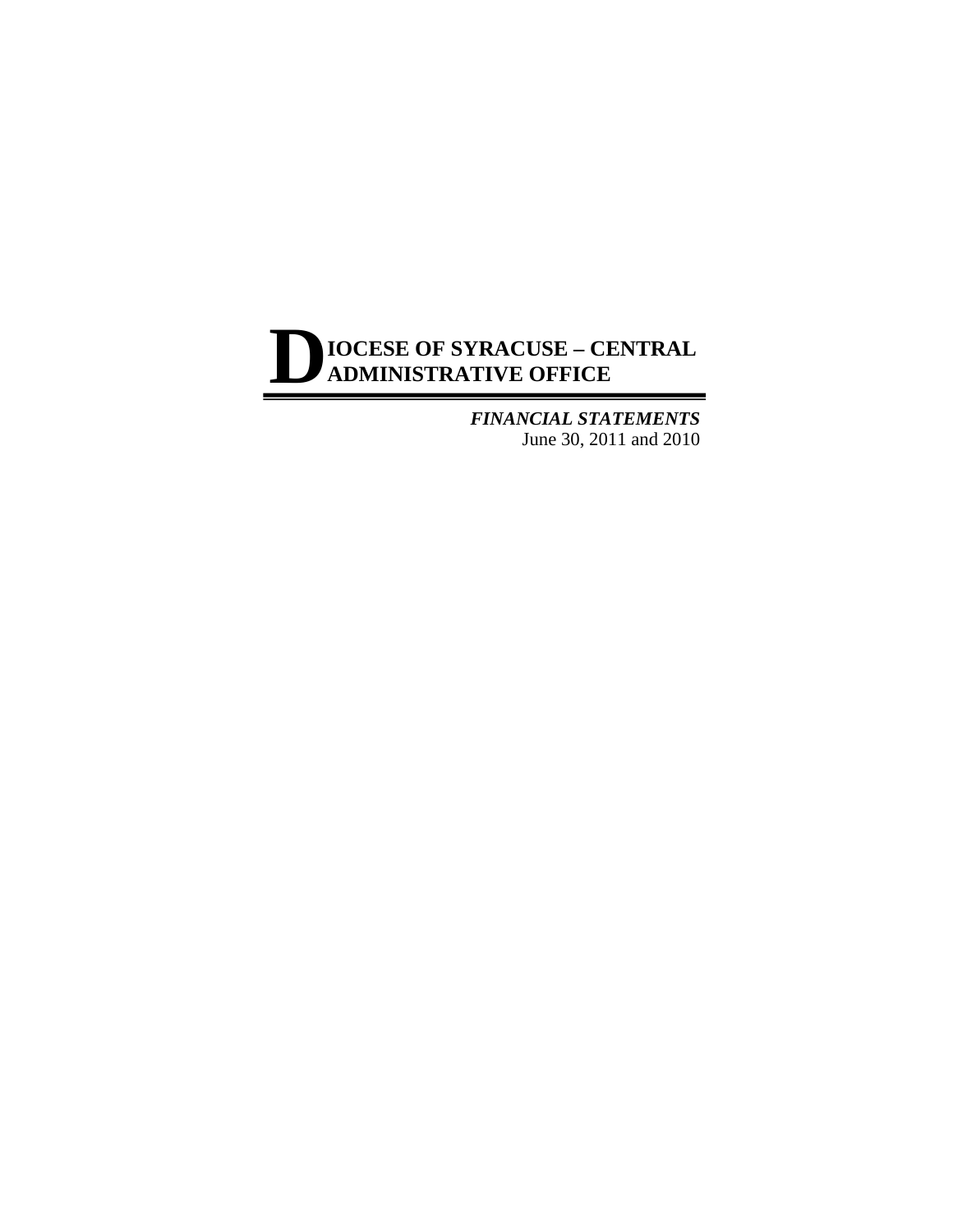# **Table of Contents**

## **DIOCESE OF SYRACUSE – CENTRAL ADMINISTRATIVE OFFICE**

| AUDITED FINANCIAL STATEMENTS 22                             |     |
|-------------------------------------------------------------|-----|
|                                                             |     |
|                                                             |     |
|                                                             |     |
|                                                             |     |
|                                                             |     |
|                                                             | -27 |
| SCHEDULE OF UNRESTRICTED PROGRAM AND SUPPORTING EXPENSES 27 |     |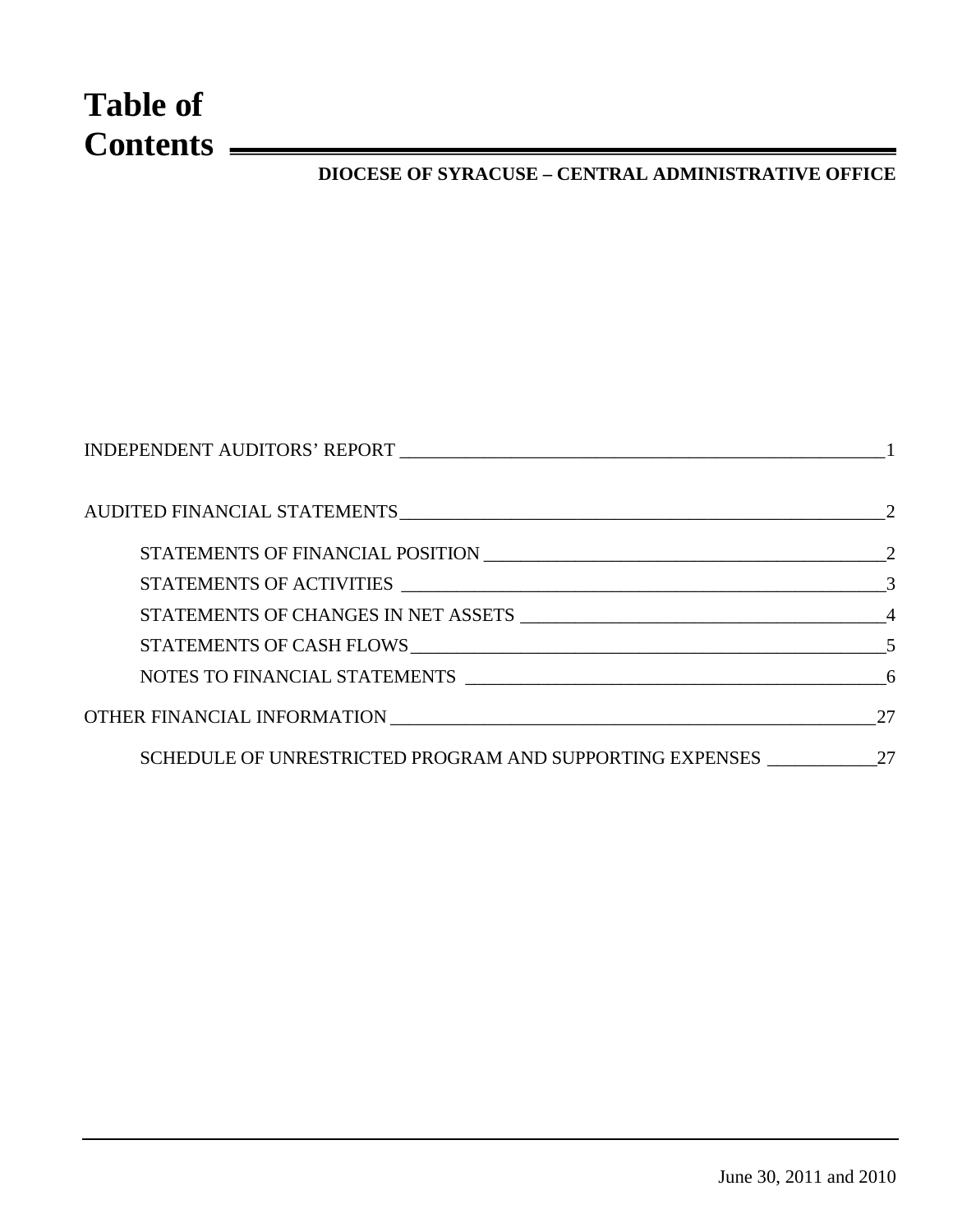

Dermody, Burke & Brown, CPAs, LLC

#### **INDEPENDENT AUDITORS' REPORT**

## **MOST REVEREND ROBERT CUNNINGHAM, D.D. DIOCESE OF SYRACUSE – CENTRAL ADMINISTRATIVE OFFICE**

We have audited the accompanying statements of financial position of the **DIOCESE OF SYRACUSE – CENTRAL ADMINISTRATIVE OFFICE** as of June 30, 2011 and 2010 and the related statements of activities, changes in net assets and the cash flows for the years then ended. These financial statements are the responsibility of Diocesan management. Our responsibility is to express an opinion on these financial statements based on our audits.

We conducted our audits in accordance with auditing standards generally accepted in the United States of America. Those standards require that we plan and perform the audit to obtain reasonable assurance about whether the financial statements are free of material misstatement. An audit includes examining, on a test basis, evidence supporting the amounts and disclosures in the financial statements. An audit also includes assessing the accounting principles used and significant estimates made by management, as well as evaluating the overall financial statement presentation. We believe that our audits provide a reasonable basis for our opinion.

In our opinion, the financial statements referred to above present fairly, in all material respects, the financial position of the Diocese of Syracuse – Central Administrative Office as of June 30, 2011 and 2010, and the changes in its net assets and its cash flows for the years then ended, in conformity with accounting principles generally accepted in the United States of America.

Our audits were conducted for the purpose of forming an opinion on the basic financial statements of the Diocese of Syracuse – Central Administrative Office taken as a whole. The accompanying supplemental schedule on pages 27 and 28 is presented for purposes of additional analysis and is not a required part of the financial statements. Such information is the responsibility of management and was derived from and related directly to the underlying accounting and other records used to prepare the financial statements. The information has been subjected to the auditing procedures applied in the audit of the financial statements and certain additional procedures, including comparing and reconciling such information directly to the underlying accounting and other records used to prepare the financial statements or to the financial statements themselves, and other additional procedures in accordance with auditing standards generally accepted in the United States of America. In our opinion, the information is fairly stated in all material respects, in relation to the basic financial statements taken as a whole.

Dermody, Burke & Brown

 **DERMODY, BURKE & BROWN, CPAs, LLC** 

Syracuse, New York October 27, 2011

443 North Franklin Street · Syracuse, NY 13204-1441 · (315) 471-9171 · Fax (315) 471-8555 1120 Corporate Drive · Auburn, NY 13021-1634 · (315) 253-6273 · Fax (315) 253-0890 4350 Middle Settlement Road · New Hartford, NY 13413-5328 · (315) 732-2991 · Fax (315) 732-0282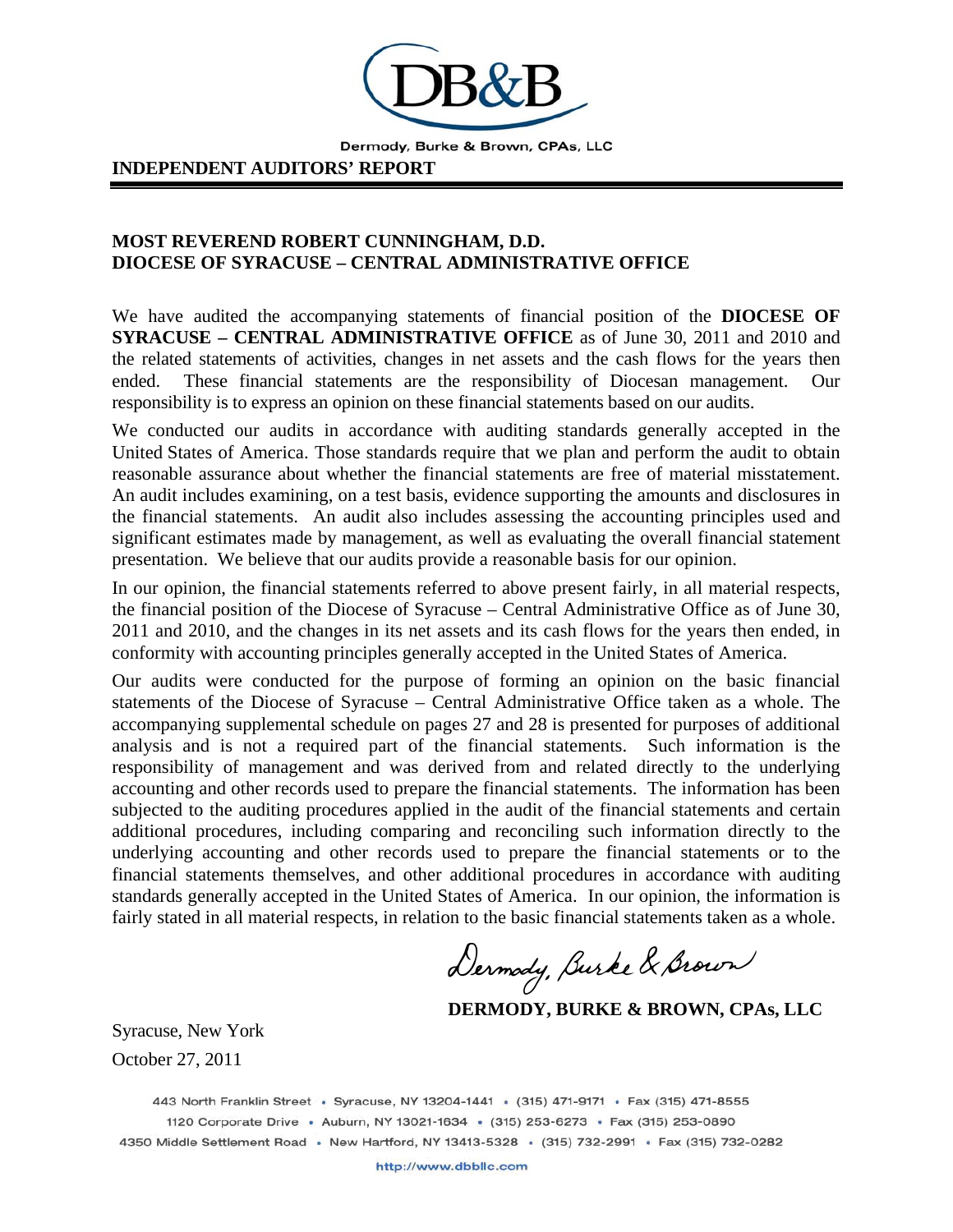**AUDITED FINANCIAL STATEMENTS**

## **STATEMENTS OF FINANCIAL POSITION**

June 30, 2011 and 2010

|                                              | 2011             | 2010             |
|----------------------------------------------|------------------|------------------|
| <b>ASSETS</b>                                |                  |                  |
| Cash                                         | \$<br>3,452,239  | \$<br>4,623,193  |
| Accounts Receivable - Net                    | 3,909,418        | 4,181,192        |
| <b>Unconditional Promises to Give - Net</b>  | 1,403,090        | 1,389,633        |
| Mortgages and Notes Receivable -Net          | 131,391          | 361,640          |
| Prepaid Expenses and Other Assets            | 122,993          | 498,610          |
| Due from Affiliated Organizations            | 1,162,699        | 1,366,275        |
| Investments                                  | 32,523,175       | 31,956,955       |
| Property and Equipment, Net of Accumulated   |                  |                  |
| Depreciation and Amortization                | 2,409,671        | 2,538,792        |
| <b>TOTAL ASSETS</b>                          | 45,114,676<br>\$ | 46,916,290<br>S  |
| <b>LIABILITIES</b>                           |                  |                  |
| <b>Accounts Payable and Accrued Expenses</b> | \$<br>650,422    | \$<br>1,201,700  |
| <b>Accrued Insurance Claims</b>              | 7,190,695        | 8,004,321        |
| Post Retirement Obligations                  | 15,900,020       | 15,900,020       |
| Deferred Income                              | 328,794          | 304,295          |
| Liability for Custodial Accounts             | 349,300          | 234,504          |
| Mortgages and Notes Payable                  | $\overline{0}$   | 41,080           |
| <b>Unfunded Pension Obligation</b>           | 1,961,491        | 2,100,791        |
| <b>Total Liabilities</b>                     | 26,380,722       | 27,786,711       |
| <b>NET ASSETS</b>                            |                  |                  |
| Unrestricted                                 | 721,924          | 626,900          |
| <b>Temporarily Restricted</b>                | 8,342,602        | 7,149,809        |
| <b>Permanently Restricted</b>                | 9,669,428        | 11,352,870       |
| <b>Total Net Assets</b>                      | 18,733,954       | 19,129,579       |
| <b>TOTAL LIABILITIES AND NET ASSETS</b>      | 45,114,676<br>\$ | 46,916,290<br>\$ |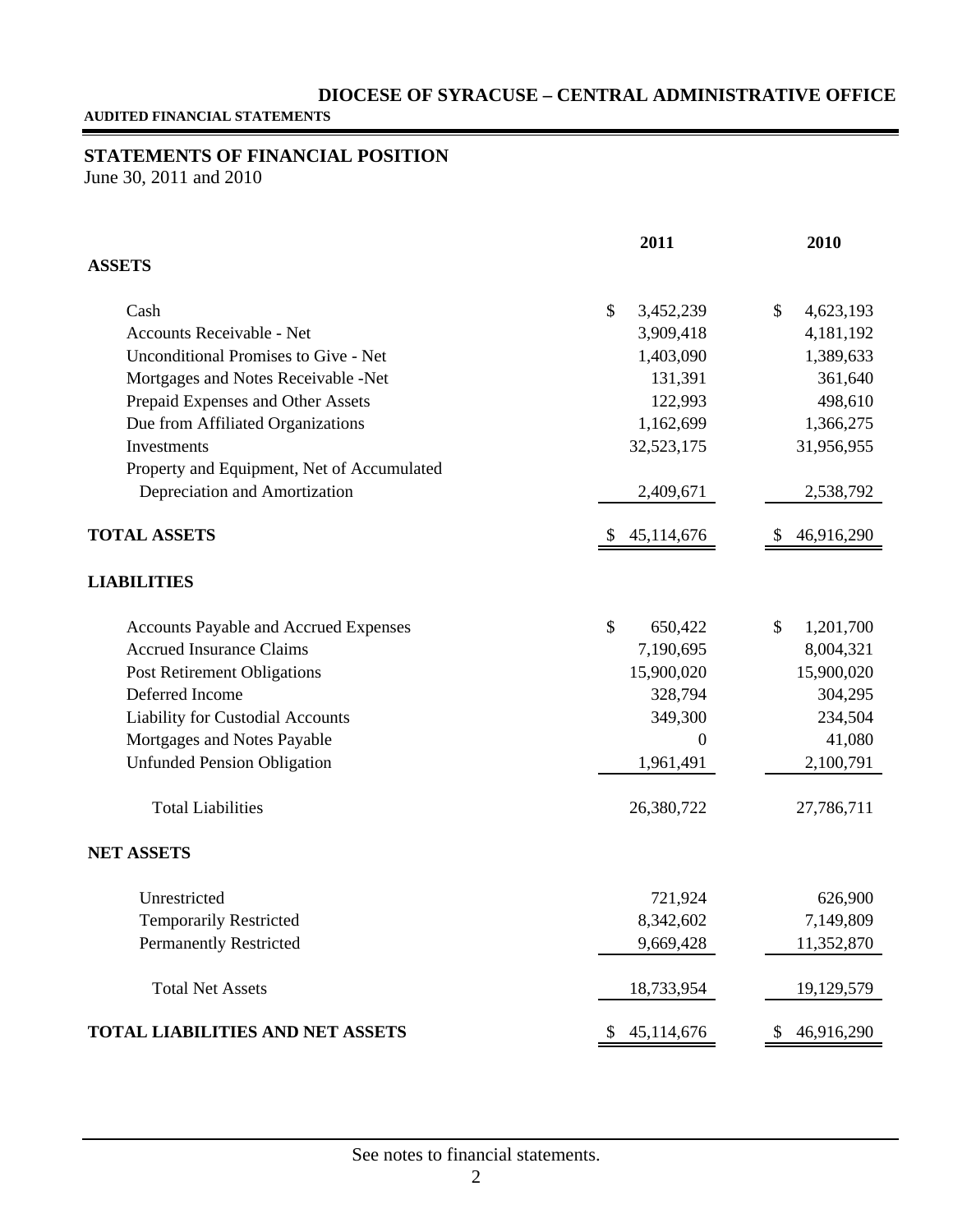## **STATEMENTS OF ACTIVITIES**

Years Ended June 30, 2011 and 2010

|                                                       | 2011             | 2010             |  |
|-------------------------------------------------------|------------------|------------------|--|
| REVENUE AND SUPPORT                                   |                  |                  |  |
| Contributions                                         | \$<br>5,592,958  | \$<br>6,055,435  |  |
| <b>Insurance Fees</b>                                 | 21,528,258       | 21,357,928       |  |
| Fees - Other Services                                 | 2,329,259        | 2,422,603        |  |
| <b>Investment Activity - Net</b>                      | 7,513,341        | 6,862,063        |  |
| Other Income and Assessments                          | 1,939,008        | 1,247,045        |  |
| <b>Tribunal Income</b>                                | 86,370           | 99,521           |  |
| <b>Total Revenue and Support</b>                      | 38,989,194       | 38,044,595       |  |
| <b>EXPENSES</b>                                       |                  |                  |  |
| Program Services                                      | 6,020,320        | 6,878,945        |  |
| <b>Supporting Services</b>                            | 27,522,714       | 27,835,233       |  |
| <b>Total Expenses</b>                                 | 33,543,034       | 34,714,178       |  |
| <b>CHANGE IN NET ASSETS</b>                           | 5,446,160        | 3,330,417        |  |
| Net Assets at Beginning of Year                       | 19,129,579       | 17,899,953       |  |
| Prior Period Adjustment - Unfunded Pension Obligation | $\Omega$         | (2,100,791)      |  |
| Unfunded Pension Obligation - Current Year Adjustment | 139,300          | $\boldsymbol{0}$ |  |
| Net Assets Transferred - Catholic School Office       | 86,203           | $\theta$         |  |
| Net Assets Transferred - Related Entity               | (6,067,288)      | $\theta$         |  |
| Net Assets at End of Year                             | 18,733,954<br>\$ | 19,129,579<br>\$ |  |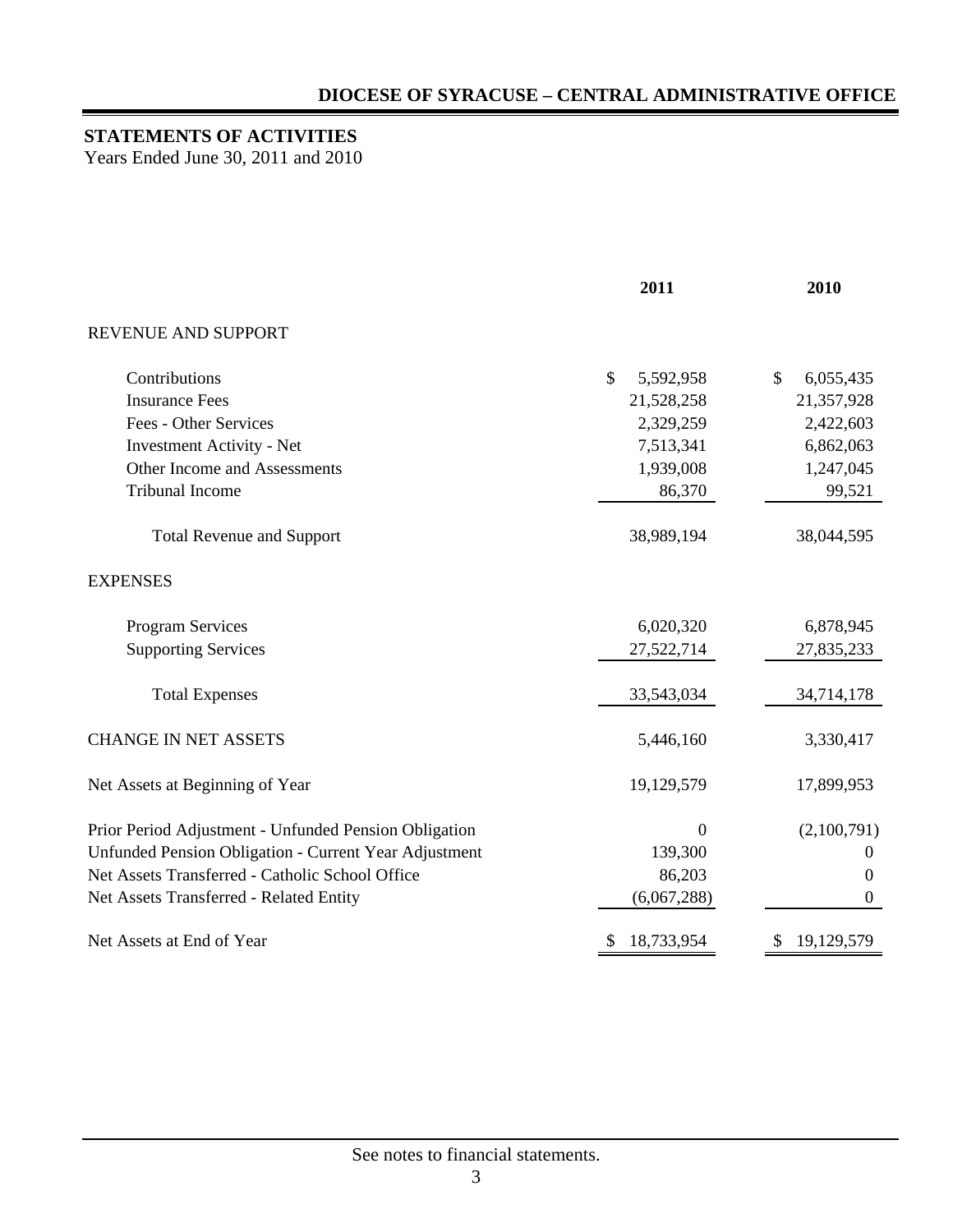## **STATEMENTS OF CHANGES IN NET ASSETS**

Years Ended June 30, 2011 and 2010

|                                                       | 2011             | 2010             |
|-------------------------------------------------------|------------------|------------------|
| CHANGES IN UNRESTRICTED NET ASSETS                    |                  |                  |
| <b>Total Revenue and Support</b>                      | 32,426,808<br>\$ | \$<br>39,511,572 |
| <b>Total Operating Expenses</b>                       | (33,543,034)     | (34, 714, 178)   |
| <b>Net Assets Released from Restrictions</b>          | 4,475,465        | 4,500,070        |
| Change in Operating Unrestricted Net Assets           | 3,359,239        | 9,297,464        |
| Unrestricted Net Assets, Beginning of Year            | 626,900          | 189,081          |
| Prior Period Adjustment - Unfunded Pension Obligation | $\theta$         | (2,100,791)      |
| <b>Unfunded Pension Obligation Adjustment</b>         | 139,300          | $\theta$         |
| Net Assets Transferred to Related Entity              | (4,406,335)      | $\theta$         |
| Net Assets Transferred to Catholic School Office      | 86,203           | $\overline{0}$   |
| Net Assets Reclassification - Endowment Deficiency    | 916,617          | (6,758,854)      |
| Unrestricted Net Assets, End of Year                  | 721,924          | 626,900          |
| CHANGES IN TEMPORARILY RESTRICTED NET ASSETS          |                  |                  |
| Contributions                                         | 4,894,955        | 4,828,448        |
| <b>Investment Activity - Net</b>                      | 847,188          | (7,004,102)      |
| Other Income and Assessments                          | 820,243          | 708,677          |
| <b>Net Assets Released from Restrictions</b>          | (4,475,465)      | (4,500,070)      |
| Change in Temporarily Restricted Net Assets           | 2,086,921        | (5,967,047)      |
| Temporarily Restricted Net Assets, Beginning of Year  | 7,149,809        | 6,358,002        |
| Net Assets Released - Endowment Deficiency            | (916, 617)       | 6,758,854        |
| Net Assets Reclassification - Endowment Principal     | 22,489           | $\theta$         |
| Temporarily Restricted Net Assets, End of Year        | 8,342,602        | 7,149,809        |
| CHANGES IN PERMANENTLY RESTRICTED NET ASSETS          |                  |                  |
| Permanently Restricted Net Assets, Beginning of Year  | 11,352,870       | 11,352,870       |
| Net Assets Transferred to Related Entity              | (1,660,953)      | $\boldsymbol{0}$ |
| Net Assets Reclassification - Endowment Principal     | (22, 489)        | $\boldsymbol{0}$ |
| Permanently Restricted Net Assets, End of Year        | 9,669,428        | 11,352,870       |
| TOTAL NET ASSETS, END OF YEAR                         | 18,733,954<br>\$ | 19,129,579<br>\$ |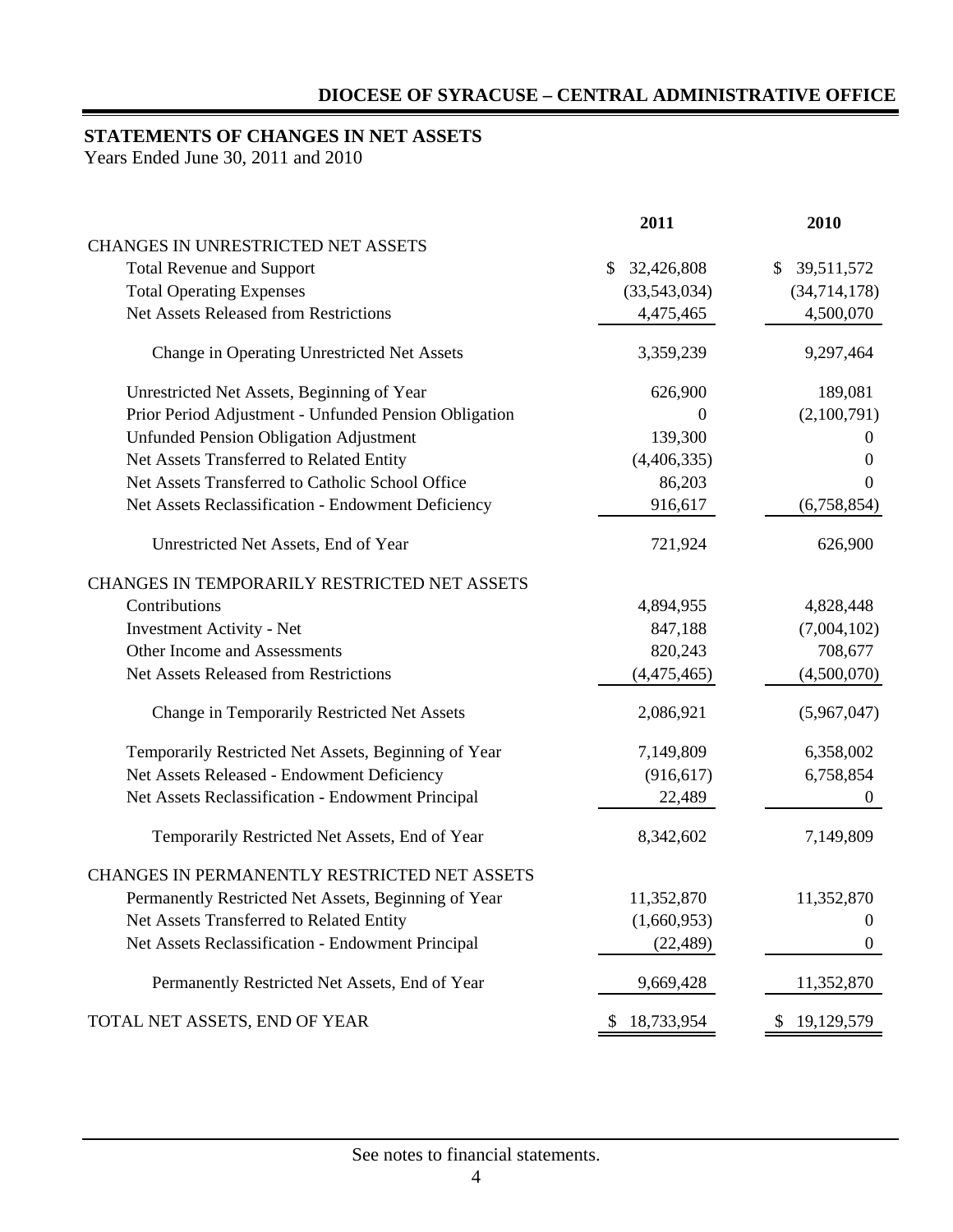## **STATEMENTS OF CASH FLOWS**

Years Ended June 30, 2011 and 2010

|                                                       | 2011            | 2010                         |  |
|-------------------------------------------------------|-----------------|------------------------------|--|
| CASH FLOWS FROM OPERATING ACTIVITIES                  |                 |                              |  |
| Change in Net Assets                                  | \$<br>5,446,160 | 3,330,417<br>\$              |  |
| Adjustments to Reconcile Change in Net Assets to Net  |                 |                              |  |
| Cash Used In Operating Activities:                    |                 |                              |  |
| <b>Depreciation Expense</b>                           | 254,215         | 212,051                      |  |
| Unrealized (Gain) Loss on Investments                 | (1,990,641)     | (8,186,277)                  |  |
| Investment in D.J. Curley - Transfer of Assets        | $\overline{0}$  | (883, 636)                   |  |
| Forgiveness of Note Receivable                        | 55,724          | 744,502                      |  |
| (Increase) Decrease in Operating Assets:              |                 |                              |  |
| <b>Accounts Receivable</b>                            | 271,774         | 2,219,228                    |  |
| Pledges Receivable                                    | (13, 457)       | 73,697                       |  |
| Prepaid Expenses and Other Assets                     | 375,617         | (208, 730)                   |  |
| Due from Affiliated Organizations                     | 203,576         | 117,216                      |  |
| Increase (Decrease) in Operating Liabilities:         |                 |                              |  |
| Accounts Payable and Insurance Claims                 | (1,346,904)     | 820,811                      |  |
| <b>Accrued Post Retirement Benefits</b>               | $\theta$        | 20                           |  |
| Deferred Income                                       | 24,499          | 36,247                       |  |
| Liability for Custodial Accounts                      | 114,796         | 18,817                       |  |
| Deposits Payable                                      | (32,715,834)    | (3,038,763)                  |  |
| Net Cash Used In Operating Activities                 | (29, 320, 475)  | (4,744,400)                  |  |
| CASH FLOWS FROM INVESTING ACTIVITIES                  |                 |                              |  |
| <b>Building and Equipment Additions</b>               | (125,094)       | (190, 495)                   |  |
| <b>Investments</b> – Net Change                       | 28, 141, 170    | 7,609,704                    |  |
| Principal Reduction of Notes and Mortgage Receivables | 174,525         | 453,900                      |  |
| Net Cash Provided By Investing Activities             | 28,190,601      | 7,873,109                    |  |
| CASH FLOWS FROM FINANCING ACTIVITIES                  |                 |                              |  |
| Principal Payments - Debt                             | (41,080)        | (4,630)                      |  |
| Net Cash Used In Financing Activities                 | (41,080)        | (4,630)                      |  |
| Net Change in Cash                                    | (1,170,954)     | 3,124,079                    |  |
| Cash, Beginning of Year                               | 4,623,193       | 1,499,114                    |  |
| Cash, End of Year                                     | 3,452,239<br>\$ | 4,623,193<br>\$              |  |
| SUPPLEMENTAL INFORMATION                              |                 |                              |  |
| <b>Unfunded Pension Obligation</b>                    | 139,300<br>\$   | (2,100,791)<br>$\mathcal{P}$ |  |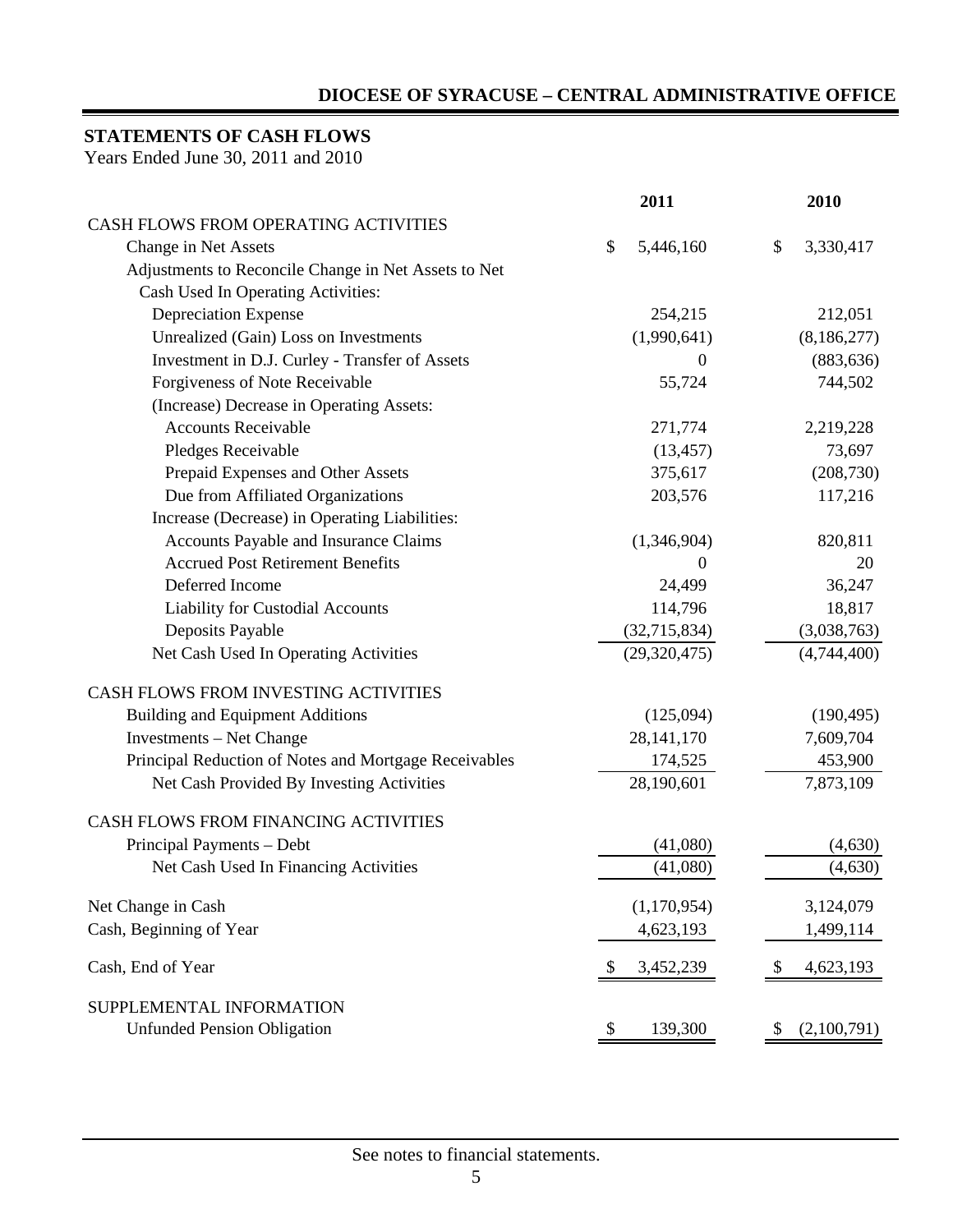**NOTES TO FINANCIAL STATEMENTS** June 30, 2011 and 2010

## **NOTE 1 – STANDARDS FOR REPORTING AND SIGNIFICANT ACCOUNTING POLICIES**

The financial statements of the Diocese of Syracuse – Central Administrative Office (the "Diocese") have been prepared in accordance with Accounting Principles and Reporting Practices for Churches and Church-Related Organizations, adopted by the National Conference of Catholic Bishops, the Leadership Conference of Women Religious, and the Conference of Major Superiors of Men.

#### **Basis of Presentation**

The financial statements include the administrative and program offices and departments of the Roman Catholic Diocese of Syracuse, which are under the control of the Central Administrative Office. The Central Administrative Office is not a legal entity, but an operating unit within the Diocesan Corporation. The financial statements do not include other activities of the Diocese, such as parishes, schools, cemeteries, group homes, hospitals, Catholic Charities, Foundations and other Diocesan centralized services. These activities may or may not be separately incorporated under civil law. Each is a distinct operating entity from the Central Administrative Office, maintaining separate accountability and carrying on its own services and programs.

#### **Basis of Accounting and Presentation**

The financial statements are prepared on the accrual basis of accounting. The Diocese of Syracuse – Central Administrative Office reports information regarding its financial position and activities according to three classes of net assets: unrestricted net assets, temporarily restricted net assets, and permanently restricted net assets.

Temporarily restricted net assets primarily account for the activity of the Diocese's annual gifting campaign, the Diocesan Hope Appeal. Contributions to this campaign are designated to fund specific programs in the subsequent fiscal period.

Permanently restricted net assets include endowed monies, the income of which is designated to subsidize seminarian education, priest care, scholarship programs and other Diocesan activities.

#### **Investments**

The Diocese reports investments at fair value with any realized and unrealized gains and losses being reported in the statement of activities. Investments are valued at fair value at June 30, 2011 and 2010. If available, quoted market prices are used to arrive at these values. Such investments are valued at the mean bid and ask prices, as obtained from one or more market makers in these securities. Adjustments for unrealized investment income or loss are accounted for in the investment pools in which they are managed.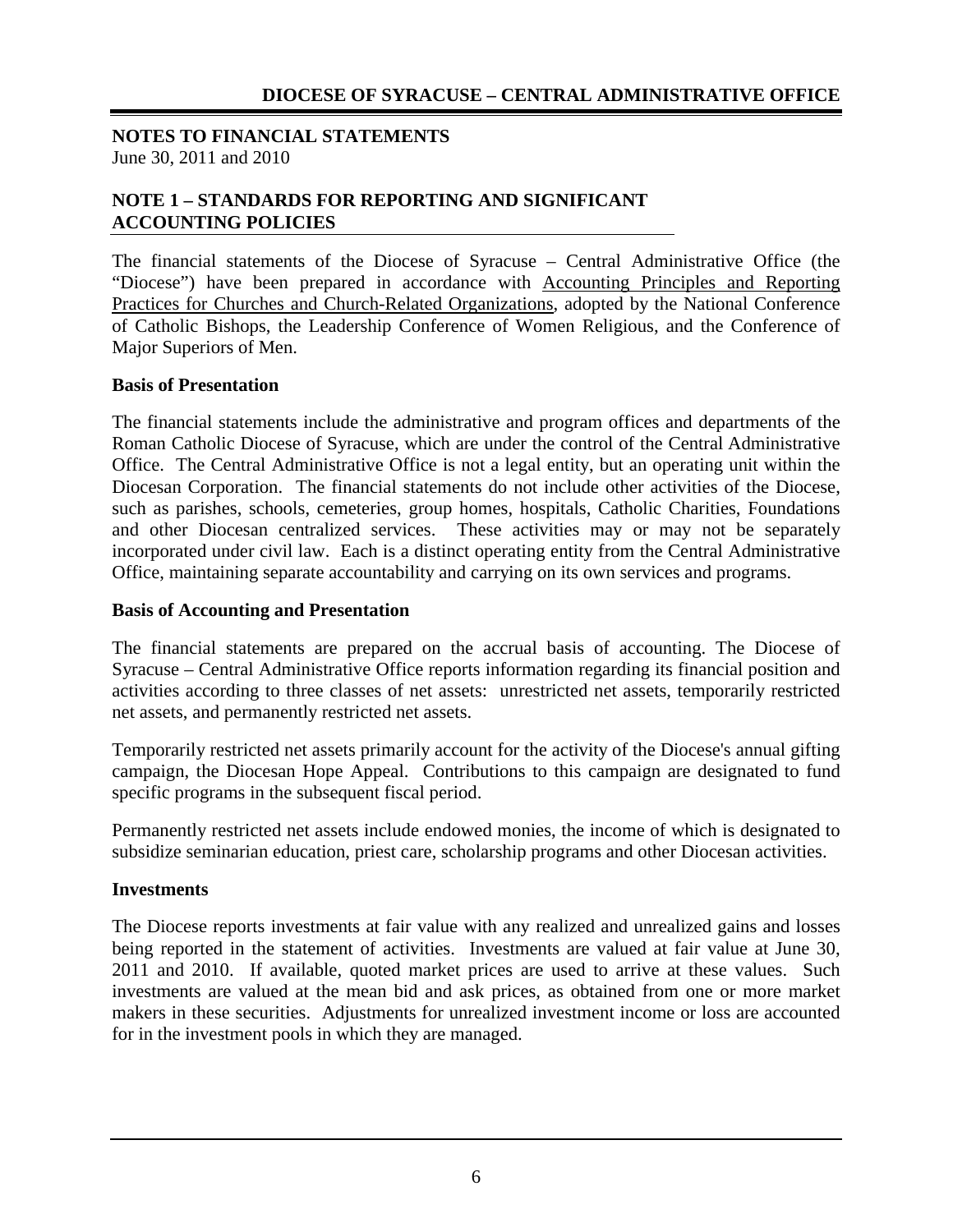#### **NOTES TO FINANCIAL STATEMENTS** June 30, 2011 and 2010

## **NOTE 1 – STANDARDS FOR REPORTING AND SIGNIFICANT ACCOUNTING POLICIES** – Continued

#### **Accounts Receivable – Net**

At June 30, 2011 and 2010, accounts receivable amounted to \$8,529,157 and \$9,882,178, respectively. A summary of these receivables and related allowances for uncollectibility is presented as follows:

|                                        | 2011            | 2010            |
|----------------------------------------|-----------------|-----------------|
| <b>General Receivables</b>             | 1,703,497<br>S. | 1,691,650<br>\$ |
| <b>Insurance Premiums</b>              | 5,218,883       | 5,647,405       |
| <b>Retirement Assessments</b>          | 311,237         | 928,040         |
| <b>Educational Loans</b>               | 1,295,540       | 1,615,083       |
| <b>Gross Accounts Receivable</b>       | 8,529,157       | 9,882,178       |
| Less: Allowance for Uncollectibility   | 4,619,739       | 5,700,986       |
| <b>Total Accounts Receivable - Net</b> | 3,909,418       | 4, 181, 192     |

An allowance for uncollectible accounts is maintained, which is based on management's assessment of the collectibility of accounts receivable. The Diocese administers an educational program, which makes loans to seminarians for theology studies as well as other general school expenses.

It is the policy of the Central Administrative Office to forgive loans for theology studies upon the ordination of a seminarian. The expense associated with this debt forgiveness is recognized in the year that the forgiveness occurs.

#### **Unconditional Promises to Give**

Pledges outstanding as of June 30 consist of the following:

|                                           | 2011        | 2010        |
|-------------------------------------------|-------------|-------------|
| Diocesan Hope Appeal                      | \$1,459,090 | \$1,499,633 |
| Less: Allowance for Uncollectible Pledges | 56,000      | 110,000     |
| Total                                     | \$1,403,090 | \$1,389,633 |

The Diocese of Syracuse records the net present value of long-term pledges receivable as income in the year the pledge is made. Pledges outstanding at June 30, 2011 are payable in 2011. There are no long-term pledges outstanding.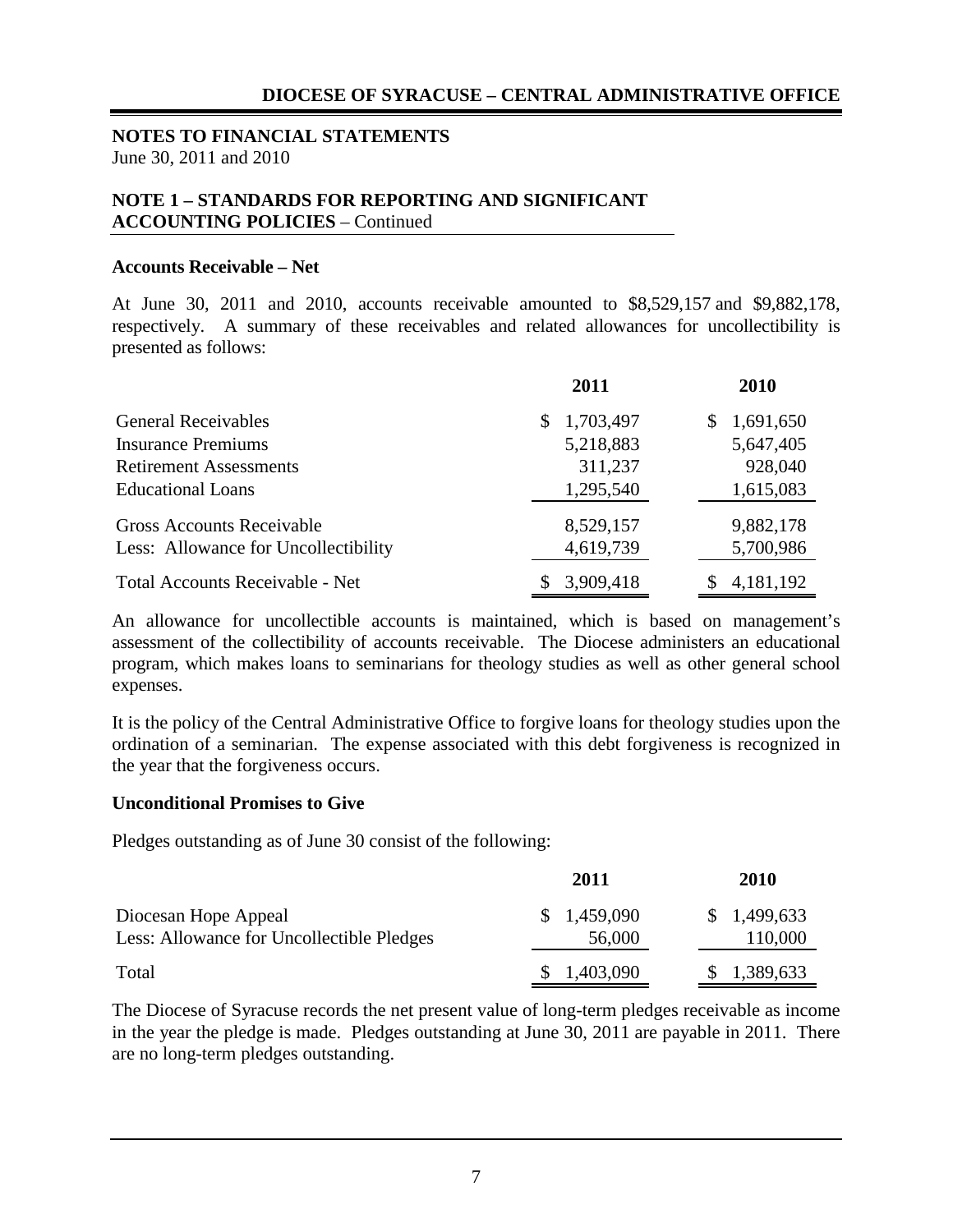### **NOTES TO FINANCIAL STATEMENTS** June 30, 2011 and 2010

## **NOTE 1 – STANDARDS FOR REPORTING AND SIGNIFICANT ACCOUNTING POLICIES** – Continued

#### **Diocesan Hope Appeal**

The Diocese of Syracuse conducts an annual gifting campaign, known as the Diocesan Hope Appeal. Pledges outstanding at the end of a fiscal year are reviewed for collectability by analyzing remittances subsequent to year-end and application of collection ratios generated from prior campaigns and similar campaigns conducted throughout the country. Allowances are estimated to reflect the net pledges expected to be realized. At June 30, 2011 and 2010, the allowance for uncollectible pledges was estimated to be \$56,000 and \$110,000, respectively. Collections realized in excess of the net pledge receivable figure are recognized as income in the year collected. The annual campaigns share with individual parishes cash collections in excess of parish pledge goals. The 2010-2011 campaign provisions call for 50% of the excess to be returned to parishes. The parishes' share of excess cash collections over pledge goals is estimated to be \$103,007 and \$101,025 at June 30, 2011 and 2010, respectively.

#### **Liability for Custodial Accounts**

The liability for custodial accounts represents monies collected for third-party beneficiary organizations and balances due to participants in a Diocesan sponsored gift annuity program.

#### **Land, Buildings and Equipment**

Plant acquisitions are capitalized at cost when purchased or at fair value at date of donation. Depreciation on buildings and equipment is calculated using the straight-line method over the estimated useful life of the respective asset. All acquisitions of land, buildings and equipment in excess of \$2,000 and all expenditures for repairs and maintenance, renewals and betterments that materially prolong the useful lives of assets are capitalized. Maintenance and repairs are charged to expense when incurred.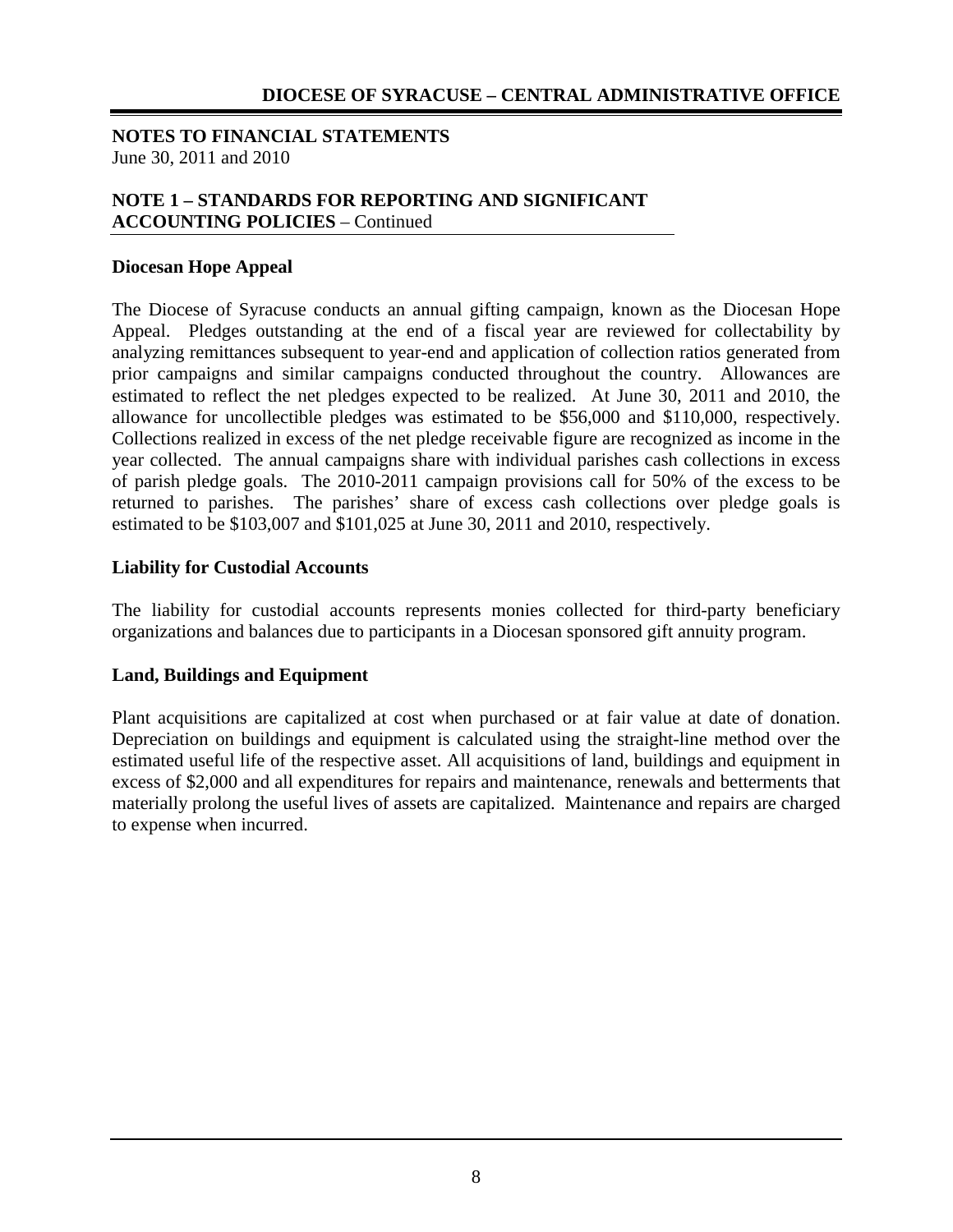#### **NOTES TO FINANCIAL STATEMENTS** June 30, 2011 and 2010

## **NOTE 1 – STANDARDS FOR REPORTING AND SIGNIFICANT ACCOUNTING POLICIES** – Continued

#### **Land, Buildings and Equipment** – Continued

The summary of land, buildings and equipment is as follows:

|                                                   | 2011          | 2010          |  |
|---------------------------------------------------|---------------|---------------|--|
| Land and Sites for Future Parishes                | \$<br>387,917 | \$<br>387,917 |  |
| Land - D.J. Curley Building                       | 350,000       | 350,000       |  |
| <b>Furniture and Fixtures</b>                     | 1,301,208     | 1,282,236     |  |
| Buildings and Improvements                        | 8,184,300     | 8,137,865     |  |
| Buildings and Improvements - D.J. Curley Building | 1,557,535     | 1,557,535     |  |
| Equipment                                         | 955,015       | 895,328       |  |
| Automobiles                                       | 208,368       | 216,587       |  |
|                                                   |               |               |  |
| Total Land, Buildings and Equipment               | 12,944,343    | 12,827,468    |  |
| Less: Accumulated Depreciation                    | 10,534,672    | 10,288,676    |  |
| Net Land, Buildings and Equipment                 | 2,409,671     | 2,538,792     |  |

Depreciation expense for the years ended June 30, 2011 and 2010 totaled \$254,215 and \$212,051, respectively.

#### **Third Party Contractual Deposits Payable**

At June 30, 2010, the Diocese of Syracuse – Central Administrative Office operated a cooperative investment and deposit and lending program for the mutual benefit of Diocesan organizations, parishes, and related organizations. Deposits that were held and invested under contractual agreement for Diocesan entities outside the Central Administrative Office totaled \$32,715,834 at June 30, 2010. In 2011 the Central Administrative Office ended this program. Deposits were returned to the designated owner for reinvestment.

#### **Estimates**

The preparation of financial statements in conformity with generally accepted accounting principles requires management to make estimates and assumptions that affect certain reported amounts and disclosures. Accordingly, actual results could differ from those estimates.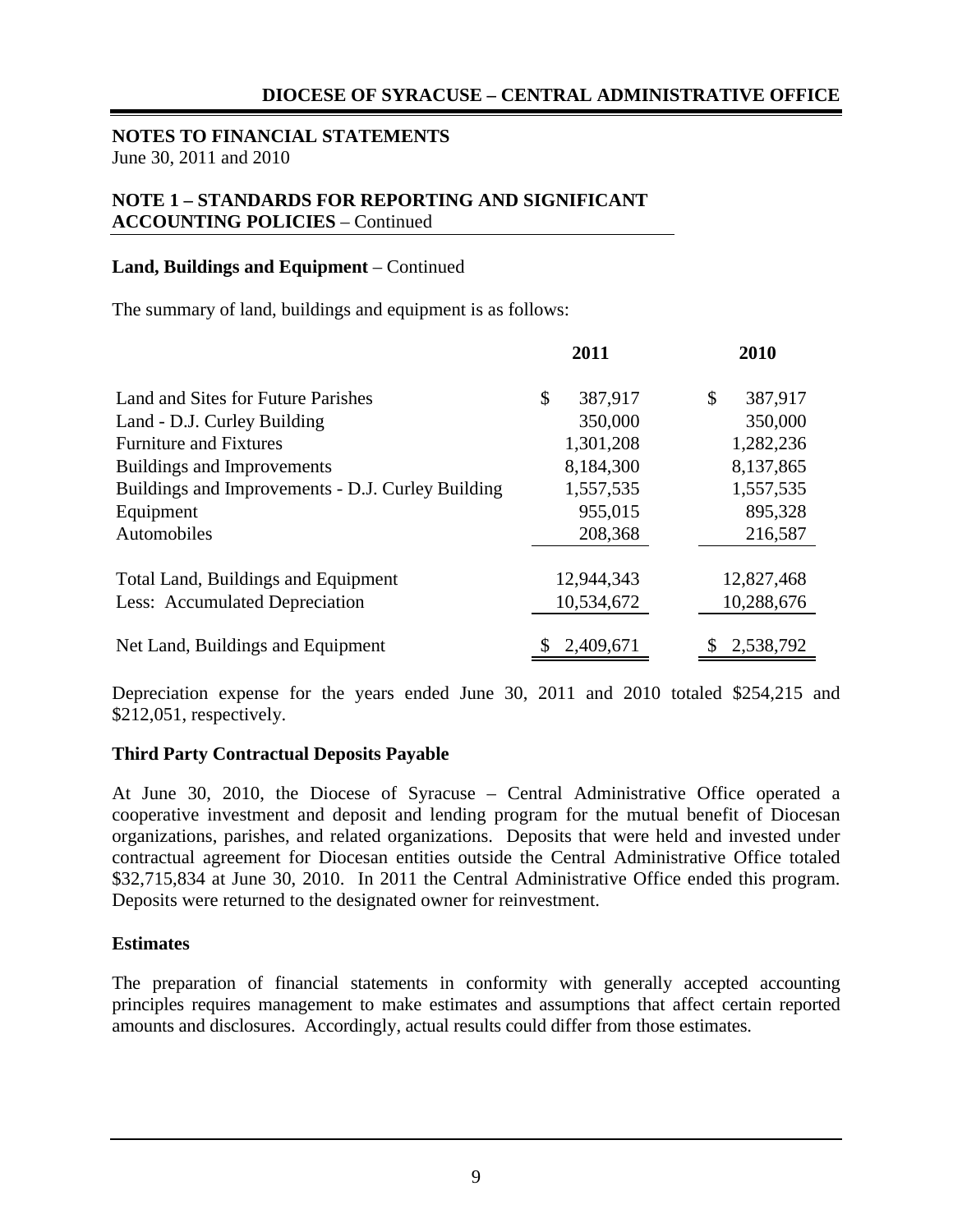#### **NOTES TO FINANCIAL STATEMENTS** June 30, 2011 and 2010

## **NOTE 1 – STANDARDS FOR REPORTING AND SIGNIFICANT ACCOUNTING POLICIES** – Continued

#### **Gift Annuities**

The Diocese of Syracuse is trustee and beneficiary of several one and two life annuities. Under terms of the split-interest agreements, the Diocese is to pay the donor an annuity until the donor's death, at which time; the remaining assets are to be distributed to the designated beneficiary. The assets are recognized at fair value when received, and an annuity liability is recognized at the present value of future cash flows expected to be paid. In calculating present values of the amount to be received at termination of the annuities, the discount rate and assumptions specified by governmental regulations were used. At June 30, 2011 and 2010, segregated assets identified for use within the program totaled \$160,987 and \$136,459, respectively, with a liability to donors of \$136,459 and \$129,151, respectively.

#### **Contributed Services**

Contributions of services are recognized as revenues if the services received create or enhance nonfinancial assets (primarily property or other tangible assets) or require specialized skills, are provided by individuals possessing those skills would typically need to be purchased if not provide by the donation. Services donated to the Diocese generally include management functions performed by members of the clergy and various religious communities. Clergy and religious employees of the Central Administrative Office receive a monthly support payment. Contributed services of clergy and religious personnel are not deemed to have a material monetary effect on the financial statements and have not been recognized as contributions in-kind and monthly support payment expense.

#### **Pension Plans**

Employees of the Central Administrative Office are participants within the Diocese of Syracuse Pension Plan. This plan is noncontributory and covers lay employees of the Diocese, its affiliated organizations and parish units who meet certain minimum service requirements. The Central Administrative Office's annual contribution to the Diocesan plan for the years ended June 30, 2011 and 2010 was \$180,186 and \$171,637, respectively.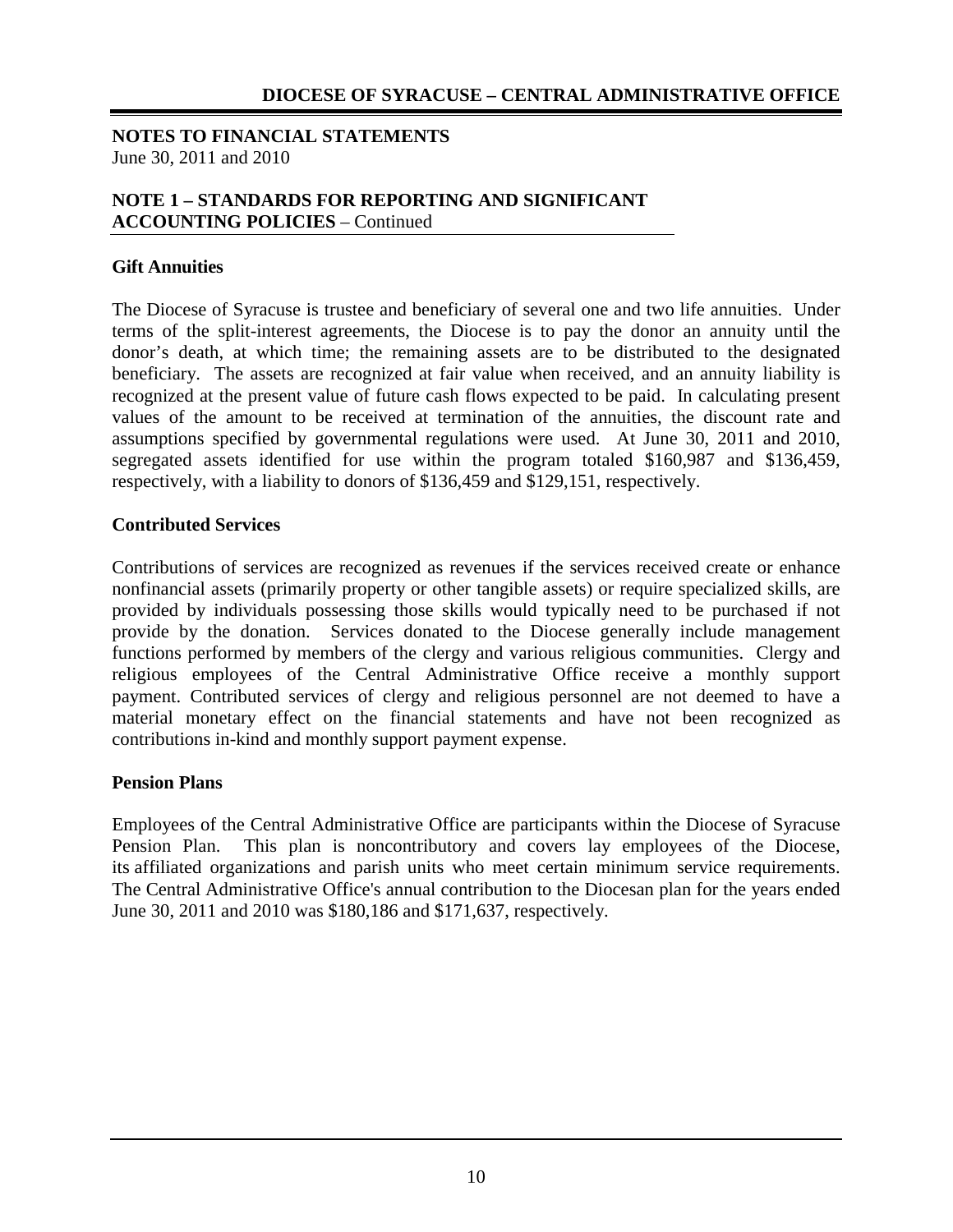## **NOTES TO FINANCIAL STATEMENTS** June 30, 2011 and 2010

## **NOTE 1 – STANDARDS FOR REPORTING AND SIGNIFICANT ACCOUNTING POLICIES** – Continued

## **Contributions**

The Diocese of Syracuse – Central Administrative Office recognizes contributions received as either unrestricted, temporarily restricted, or permanently restricted support depending on the existence and/or nature of any donor restrictions. Unconditional promises to give cash and other assets are reported at fair value at the date the promise is received, which is then treated as cost. The gifts are reported as either temporarily or permanently restricted support if they are received with donor stipulations that limit the use of the donated assets. When a donor restriction expires, that is, when a stipulated time restriction ends or purpose restriction is accomplished, temporarily restricted net assets are reclassified from restrictions. Donor-restricted contributions whose restrictions are met within the same year as received are reflected in the accompanying financial statements as unrestricted contributions.

## **Cash Flows**

For purposes of the statements of cash flows, the Diocese uses the indirect method of reporting net cash flows from operating activities and considers all short-term investments with an original maturity of three months or less to be cash equivalents. At June 30, 2011 and 2010, there were no cash equivalents included in cash.

## **Tax Exempt Status**

No provision for income taxes is required since the Diocese is exempt from federal income tax under provisions of Section  $501(c)(3)$  of the Internal Revenue Code. Accordingly, and under similar requirements of New York State law, no provision has been made for federal or state taxes.

Accounting standards prescribes a comprehensive model for the financial statement recognition, measurement, presentation, and disclosure of uncertain tax positions taken or expected to be taken in income tax returns. These interpretations apply to all types of entities, including nonprofit organizations. The standard requires an organization to recognize for financial statement purposes the impact of a tax position, if a tax return position is "more likely than not" to prevail. It also provides guidance on derecognition, classification, interest and penalties, disclosure and transition. For tax exempt entities, their tax exempt status itself is deemed to be an uncertainty, since events could potentially occur to jeopardize their tax exempt status. Management is unaware of any unrelated business activities that may be subject to unrelated business income tax or any activities that would jeopardize the Diocese's exempt status.

## **Subsequent Events**

Management has evaluated subsequent events through October 27, 2011, which is the date the financial statements were available to be issued.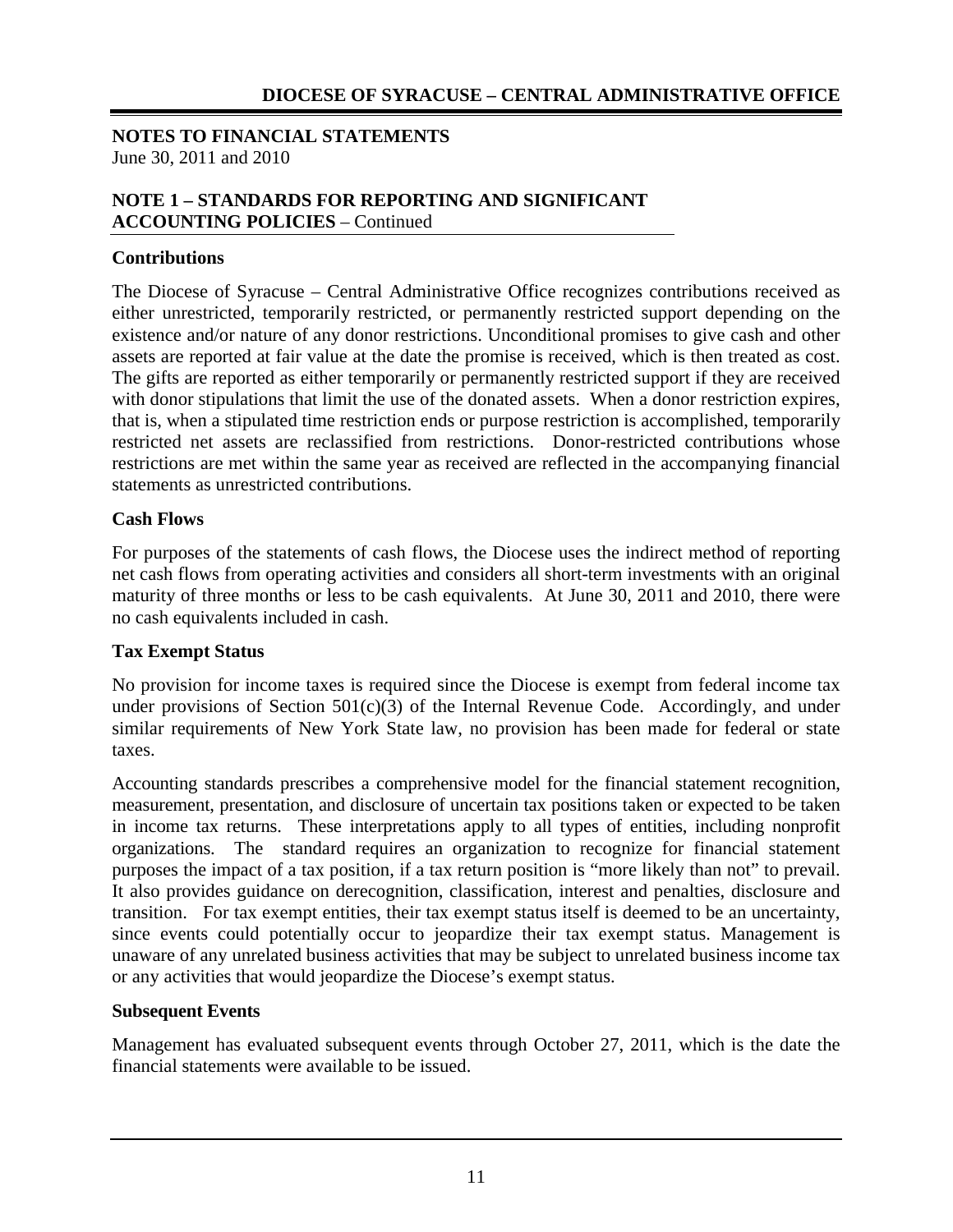#### **NOTES TO FINANCIAL STATEMENTS** June 30, 2011 and 2010

#### **NOTE 2 – INVESTMENTS**

The Diocese of Syracuse – Central Administrative Office investments consist of corporate equity securities, government and corporate debt securities, debt security mutual funds and cash equivalents. These investments are subject to market and credit risks due to changes in market conditions and interest rates. Common stock is subject to market value changes associated with publicly held equity securities. Government and corporate debt security investment values will fluctuate due to interest rate changes. The Diocese utilizes the services of outside money managers for the majority of its investments.

Investments by category and net asset class are summarized below:

|                                        | <b>Market</b>   |                 |  |
|----------------------------------------|-----------------|-----------------|--|
|                                        | 2011            | 2010            |  |
| Cash Equivalents                       | \$<br>1,361,120 | 4,858,200<br>\$ |  |
| <b>Equity Securities</b>               | 18,836,953      | 15,771,599      |  |
| Governmental and Corporate Bonds       | 10,804,226      | 37,825,075      |  |
| <b>Mutual Funds</b>                    | 913,240         | 6,022,540       |  |
| Other Investments                      | 607,636         | 195,375         |  |
| Total                                  | 32,523,175      | 64,672,789      |  |
| Less: Third Party Contractual Deposits | 0               | 32,715,834      |  |
| Net Investments                        | \$32,523,175    | \$31,956,955    |  |
| Unrestricted                           | \$ 31,655,952   | \$29,830,771    |  |
| <b>Temporarily Restricted</b>          | 160,987         | 148,832         |  |
| <b>Permanently Restricted</b>          | 706,236         | 1,977,352       |  |
| Total                                  | \$32,523,175    | \$31,956,955    |  |

As discussed in Note 1, the Diocese had operated a cooperative investment and deposit and lending program for the benefit of Diocesan organizations, parishes and related organizations. For 2010, included in the above listed investment categories were funds invested under contractual agreement under these programs. The deposits of these entities totaled \$32,715,834 as of June 30, 2010. This investment program was eliminated during 2011.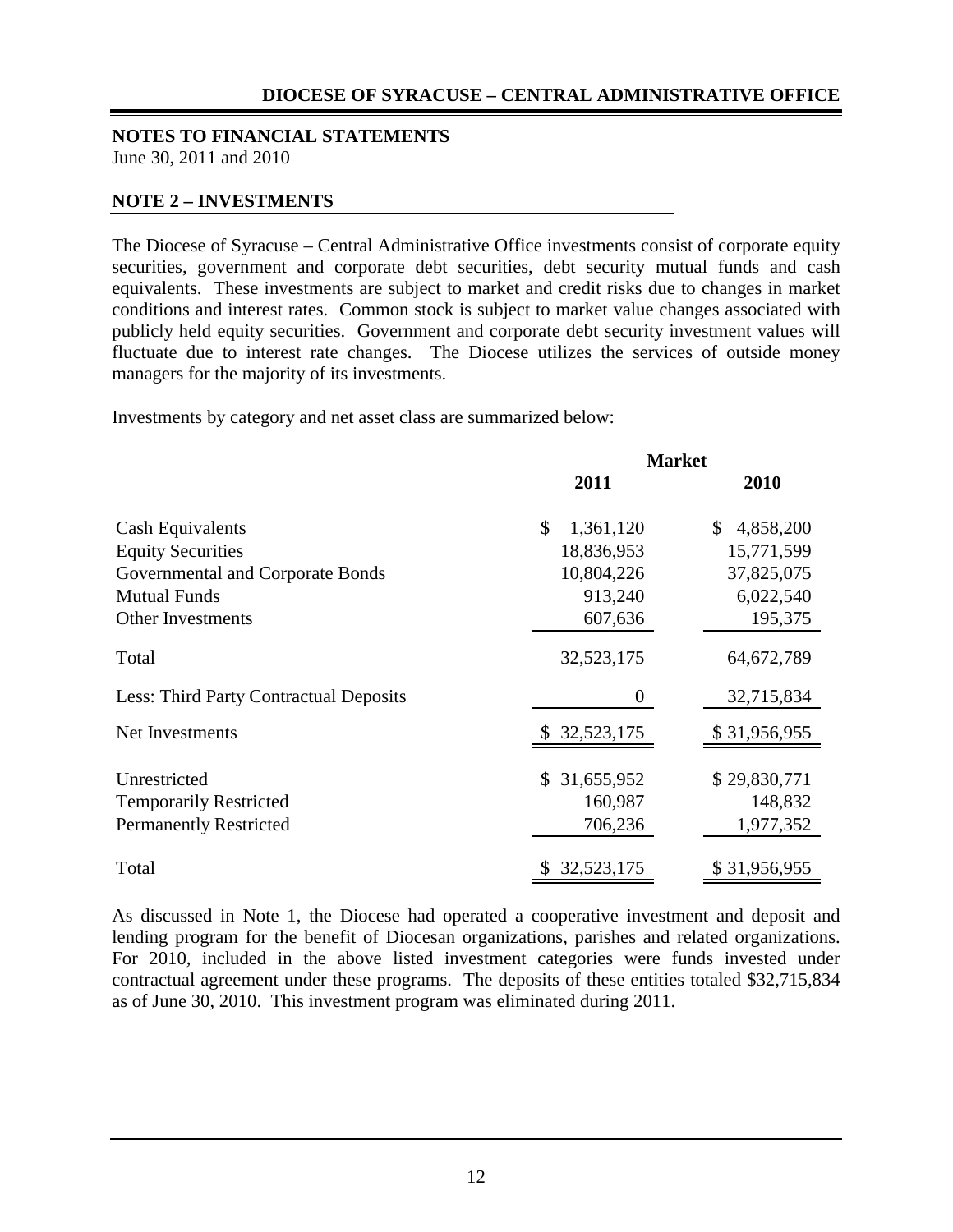# **NOTES TO FINANCIAL STATEMENTS**

June 30, 2011 and 2010

## **NOTE 2 – INVESTMENTS –** Continued

Net investment activity consists of the following:

|                                  | 2011      | 2010        |
|----------------------------------|-----------|-------------|
| Dividends and Interest           | 2,657,909 | \$2,205,878 |
| Realized Gains, at Original Cost | 2,864,791 | 2,887,309   |
| <b>Unrealized Gains</b>          | 1,990,641 | 1,768,876   |
| Total                            | 7,513,341 | 6,862,063   |

Total fees paid to investment managers amounted to \$279,771 and \$375,625 as of June 30, 2011 and 2010, respectively. These fees are included in supporting services on the statements of activities.

#### **Fair Value Measurements**

The Diocese has adopted the provisions of an accounting standard, which pertains to certain statement of financial position items measured at fair value on a recurring basis and defines fair value, establishes a framework for measuring fair value and expands disclosures about such measurements. Fair value is defined as the price that would be received to sell an asset or paid to transfer a liability (i.e. the "exit price") in an orderly transaction between market participants at the measurement date. Generally accepted accounting principles establish a hierarchy for inputs used in measuring fair value that maximized the use of observable inputs and minimizes the use of unobservable inputs by requiring that the observable inputs be used when available. Observable inputs are inputs that market participants would use in pricing the asset or liability developed based on market data obtained from sources independent of the Diocese. Unobservable inputs are inputs that reflect the Diocese's assumptions about the assumptions market participants would use in pricing the asset or liability developed based on the best information available in the circumstances.

The three levels of inputs used to measure fair value are as follows: Level 1 – Quoted prices in active markets for identical assets or liabilities; Level 2 – Observable inputs other than quoted prices included in Level 1, such as quoted prices for similar assets and liabilities in active markets; quoted prices for identical or similar assets and liabilities in markets that are not active; or other inputs that are observable or can be corroborated by observable market data; and Level 3 – Unobservable inputs that are supported by little or no market activity and that are significant to the fair value of the assets or liabilities. This includes certain pricing models, discounted cash flow methodologies and similar techniques that use significant unobservable inputs.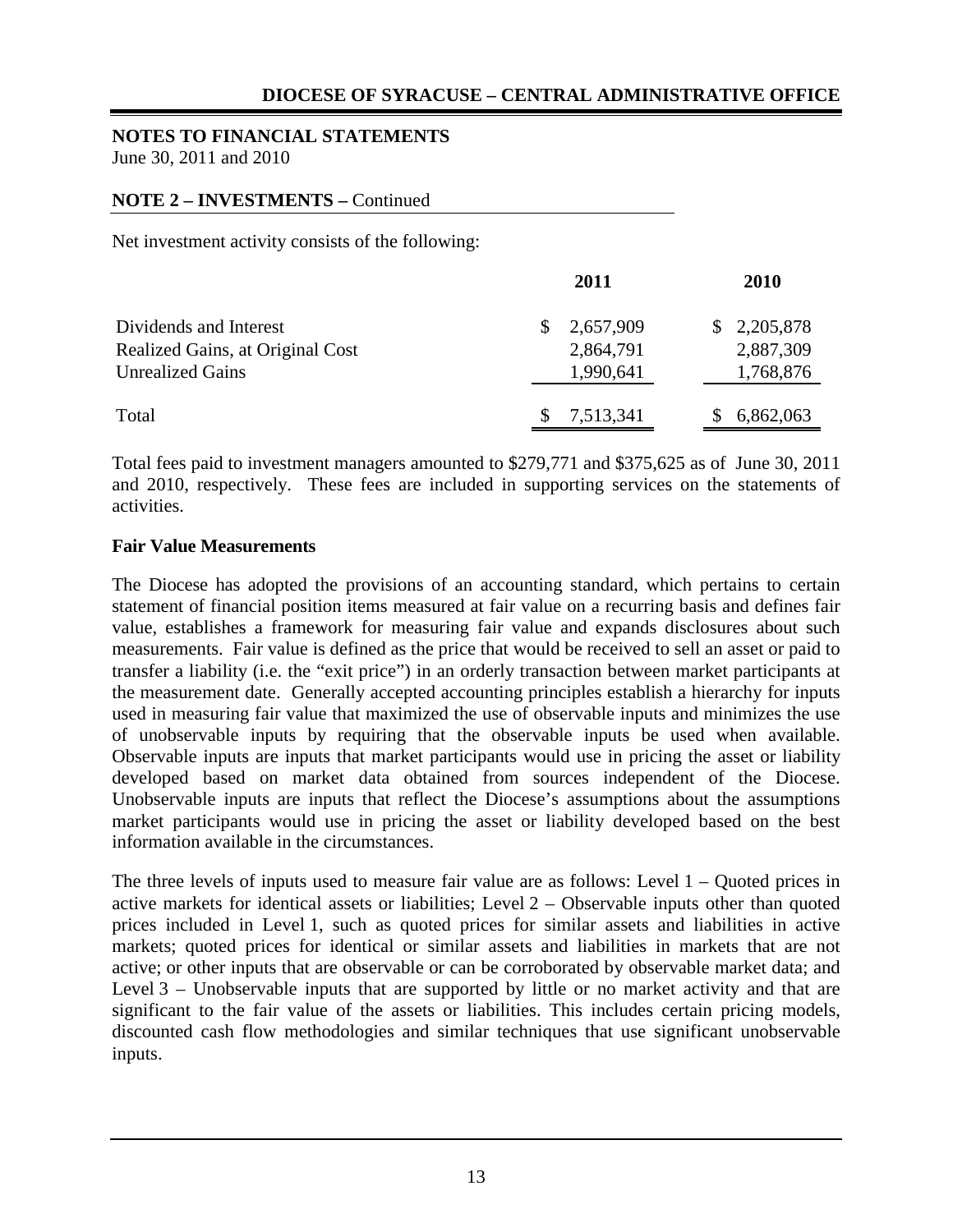# **NOTES TO FINANCIAL STATEMENTS**

June 30, 2011 and 2010

#### **NOTE 2 – INVESTMENTS** – Continued

#### **Fair Value Measurements** – Continued

The assets or liabilities fair value measurement level within the fair value hierarchy is based on the lowest level of any input that is significant to the fair value measurement. Valuation techniques used need to maximize the use of observable inputs and minimize the use or unobservable inputs.

Assets measured at fair value on a recurring basis are summarized below by input level:

# **Fair Value Description Level 1 Level 3 Measurements** Cash \$ 240,635 \$ 0 \$ 240,635 Equity Securities 18,836,952 0 18,836,952 Government and Agency Fixed Income 5,282,717 0 5,282,717 Money Market 1,195,255 0 1,195,255 Corporate Bonds 5,446,740 0 5,446,740 Index Mutual Funds 913,238 0 913,238 Other Assets 607,638 607,638 Total \$ 31,915,537 \$ 607,638 \$ 32,523,175 **Fair Value Description Level 1 Level 3 Measurements** Cash \$ 290,791 \$ 0 \$ 290,791 Equity Securities 15,771,598 0 15,771,598 Government and Agency Fixed Income 36,104,360 0 36,104,360 Money Market 4,567,408 0 4,567,408 Corporate Bonds 1,720,715 0 1,720,715 Index Mutual Funds 6,022,540 0 6,022,540 Other Assets 0 195,377 195,377 195,377 Total \$ 64,477,412 \$ 195,377 \$ 64,672,789 **June 30, 2011 June 30, 2010**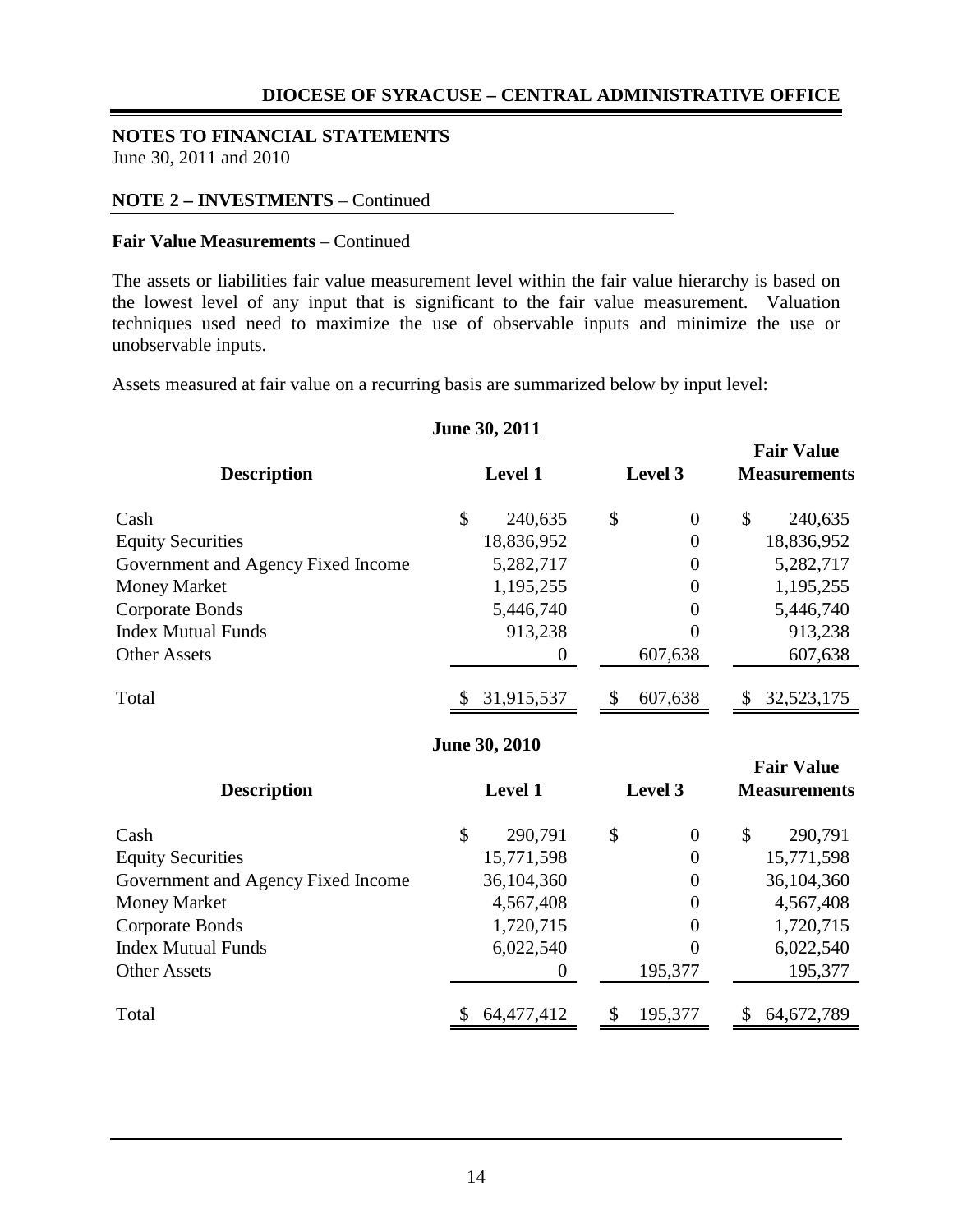#### **NOTES TO FINANCIAL STATEMENTS** June 30, 2011 and 2010

## **NOTE 3 – MORTGAGES AND NOTES RECEIVABLE**

A summary of mortgages and notes receivable are presented as follows:

|                                                                                            | 2011                   | 2010                   |  |
|--------------------------------------------------------------------------------------------|------------------------|------------------------|--|
| Loans to Diocesan Organizations at Various<br><b>Interest Rates and Terms of Repayment</b> | \$<br>1,803,613        | 2,184,144<br>\$        |  |
| <b>Noninterest Bearing Loans</b>                                                           | $\Omega$               | 58,478                 |  |
| Less: Allowance for Uncollectible Loans                                                    | 1,803,613<br>1,672,222 | 2,242,622<br>1,880,982 |  |
| Total                                                                                      | S<br>131,391           | S<br>361,640           |  |
| <b>NOTE 4 - NOTES PAYABLE</b>                                                              |                        |                        |  |

A summary of notes payable are presented as follows:

|                                                                                   | 2011 |  | 2010 |        |
|-----------------------------------------------------------------------------------|------|--|------|--------|
| Installment notes payable at an interest rate<br>of 6%, paid in full during 2011. |      |  |      | 41,080 |

Cash paid for interest expense on these loans during the 2011 and 2010 fiscal years amounted to \$1,215 and \$2,638, respectively. Prime rate at June 30, 2011 and 2010 was 3.25%.

#### **NOTE 5 – INSURANCE FUNDING**

The Diocese of Syracuse maintains self-insurance plans for property and general liability, workers' compensation, disability, unemployment compensation and health care insurance for participating Diocesan entities. Each Diocesan entity is charged its share of the estimated costs of claims, administration fees and excess coverage insurance policy premiums.

The self-insurance plan for property and general liability coverage includes an excess of loss insurance coverage purchased from outside insurance carriers. Generally, amounts are recoverable under this coverage after the amount of a specific claim has exceeded a specified retention limit.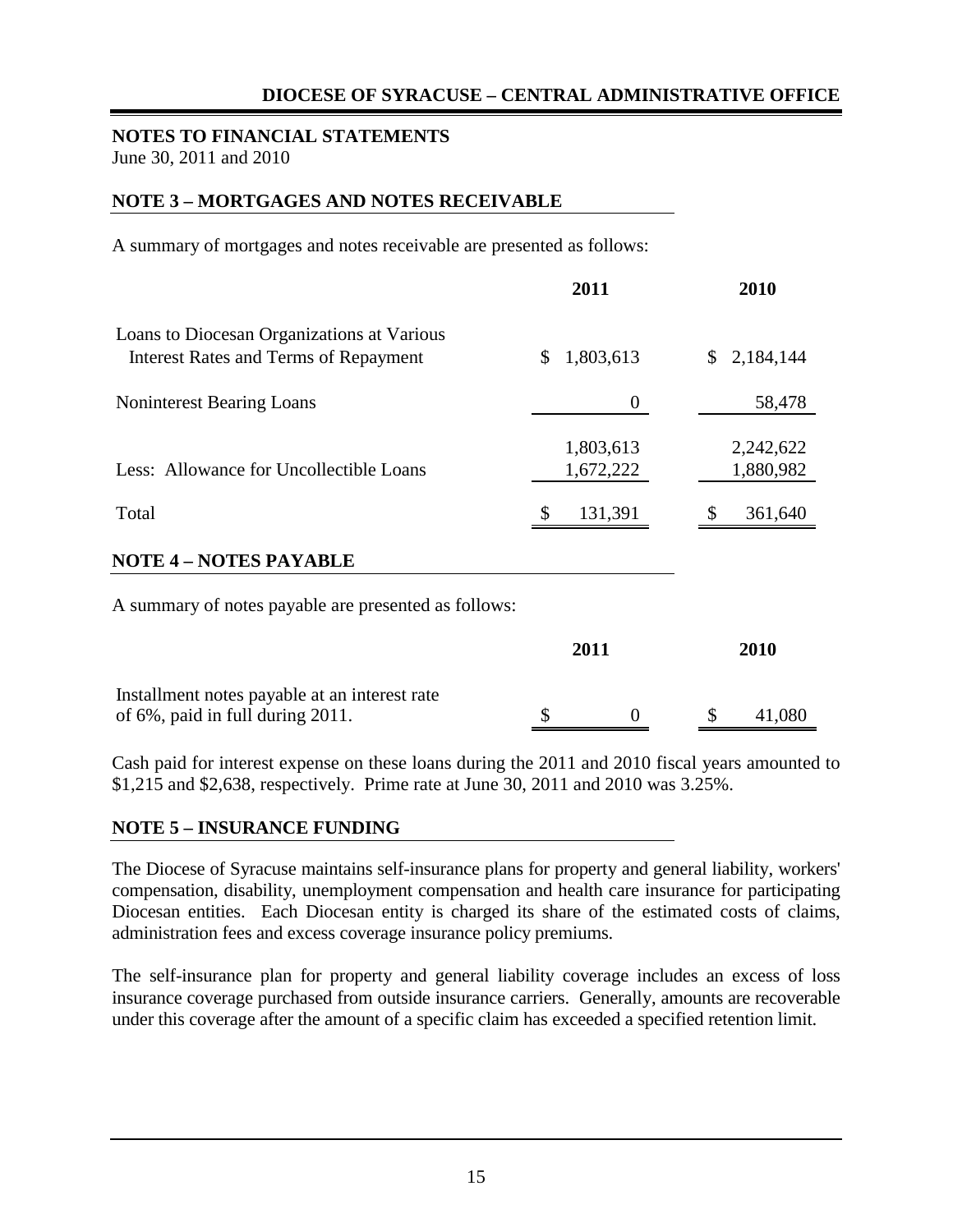#### **NOTES TO FINANCIAL STATEMENTS** June 30, 2011 and 2010

## **NOTE 5 – INSURANCE FUNDING –** Continued

Accrued liabilities of \$7,190,695 and \$8,004,320 have been established to cover 2011-10 and 2010-09 claims in the various self-insured programs incurred prior to June 30, 2011 and 2010, respectively, but not yet paid.

Reserve estimates for reported claims are determined by evaluation of individual reported claims by the Plan Administrator. No reserve estimates for claims incurred but not reported have been included in the 2011 or 2010 year end accruals or reserve balances. Procedures for establishing the resulting liabilities are periodically reviewed and updated. Any adjustments resulting there from are reflected in current operations.

Subsequent to the year end the Southern Tier of New York State experienced severe flooding. A number of affiliated organizations participating in the Diocesan Self Insurance Program sustained losses. In September and October 2011 a number of claims have been filed by various Diocesan entities for flood damage. Reserves for these claims are note reflected in the insurance reserve shown above, but will be reflected in the 2012 operating results.

## **NOTE 6 – FINANCIAL INSTRUMENTS**

#### **Concentrations of Credit Risk**

Financial instruments that potentially subject the Diocese of Syracuse – Central Administrative Office to concentrations of credit risk consist principally of cash, accounts receivable, investments, accounts payable, accrued liabilities and Diocesan loans. All financial instruments are held for purposes other than trading. The following methods and assumptions were used to estimate the fair value of each instrument for which it is practicable to estimate that value. The fair values of cash, receivables, and accounts payable and accrued expenses approximate their carrying amounts as reflected in the statements of financial position due to their short-term availability, maturity, and settlement.

The Diocese of Syracuse – Central Administrative Office places its operating cash holdings with several financial institutions and thus all cash held in excess of the FDIC insurable limit is subject to the solvency of those particular financial institutions. The FDIC insurable limit for interest bearing accounts is \$250,000 per depositor. As of December 31, 2010, the insurable limit for non-interest bearing accounts has been changed to unlimited coverage through December 31, 2012. From time to time throughout the year bank balances exceeded insurance limits and management considered those circumstances to be a normal business risk. Concentrations of credit risk with respect to tuition receivable are limited due to dispersion among numerous individuals.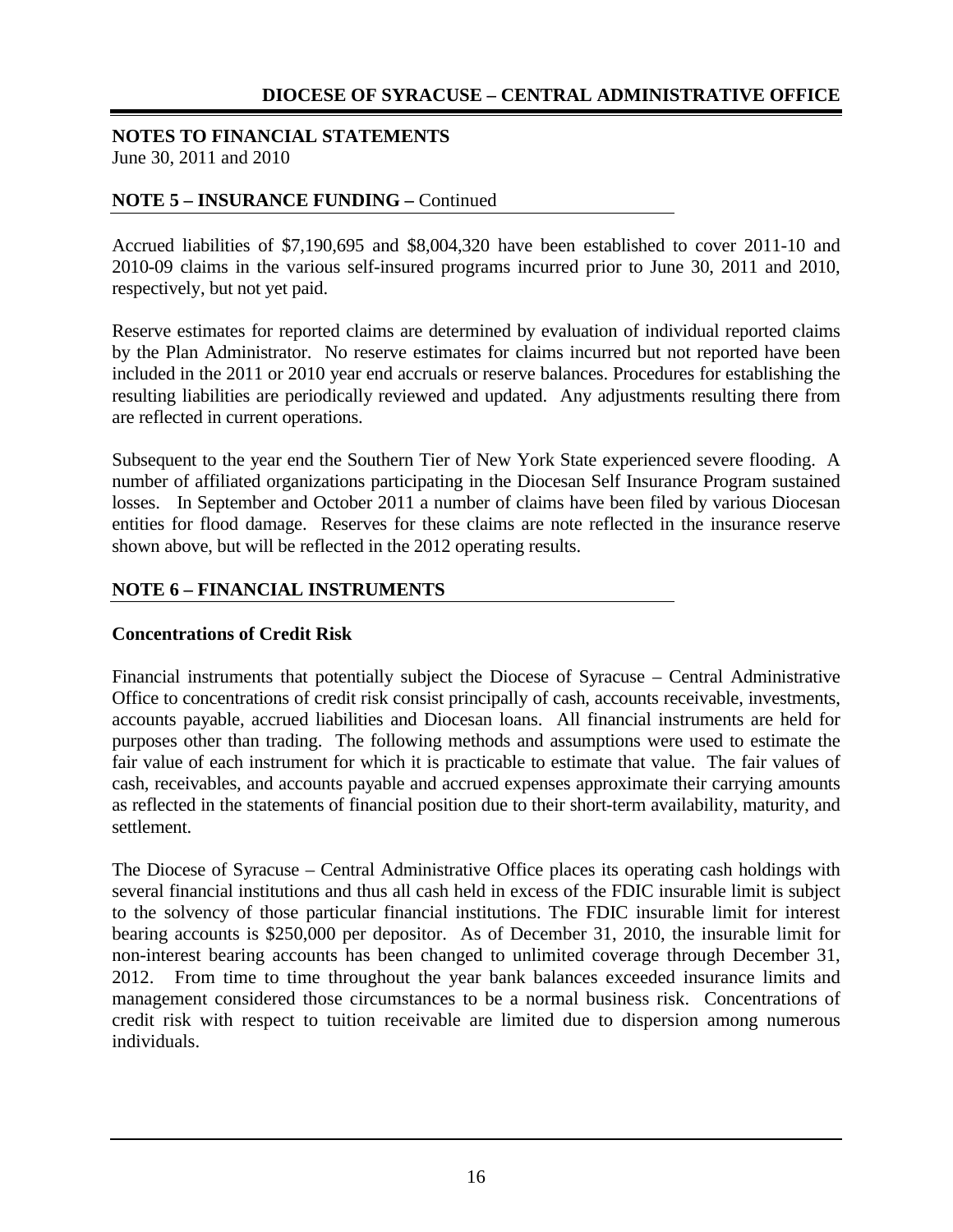#### **NOTES TO FINANCIAL STATEMENTS** June 30, 2011 and 2010

## **NOTE 6 – FINANCIAL INSTRUMENTS** – Continued

## **Concentrations of Credit Risk –** Continued

The Diocese monitors its cash position and deposits money only in institutions with strong financial position and which have been identified as having a top ranking by an independent rating service. Investments at brokerage houses as of June 30, 2011 and 2010 totaled approximately \$31,915,540 and \$64,477,413, respectively. Insurance coverage on these balances varies according to the extent of coverage established by each institution.

## **Off-Balance Sheet Risks and Guarantees**

Loans to parishes and affiliated organizations total \$830,732 at June 30, 2011 (\$1,311,106 in 2010). Most of these loans are unsecured. Receivables for insurance programs and other services are uncollateralized. Like the Diocesan loans, the payment of these outstanding balances is dependent upon the financial strength of the borrower/customer.

The Diocese has assumed off-balance sheet risk by extending unconditional guarantees with regard to the following transactions:

- The Diocese has pledged \$4,606,518 in bonds and other investments to operate the self-insurance programs for workers' compensation and unemployment insurance.
- A foundation affiliated with the Diocese of Syracuse has entered into an agreement to purchase approximately \$3,000,000 worth of stock holdings and partnership interests. The terms of the agreement call for a scheduled lifetime payment term based on a formula predicated on either a predetermined return on equity investment or a minimum flat fee. The Diocese of Syracuse is a guarantor of these payments owned by the Foundation. Diocese has negotiated with the partners of the Foundation and the last payment was made in December 2010. As a result of the guarantee of payments the Diocese is holding a receivable from the Foundation in the amount of \$680,273. The Diocese is working closely with the partners of the Foundation to liquidate its partnership interests and apply these funds against the receivable.
- The Diocese is a guarantor on a \$1,800,000 installment loan that is directly held by a Diocesan parish. The proceeds of this loan were used to construct a parish ministry center. The loan will be payable over a ten year period, commencing upon completion of the building. The balance of this loan as of June 30, 2011 amounted to \$482,852 (\$562,234 in 2010).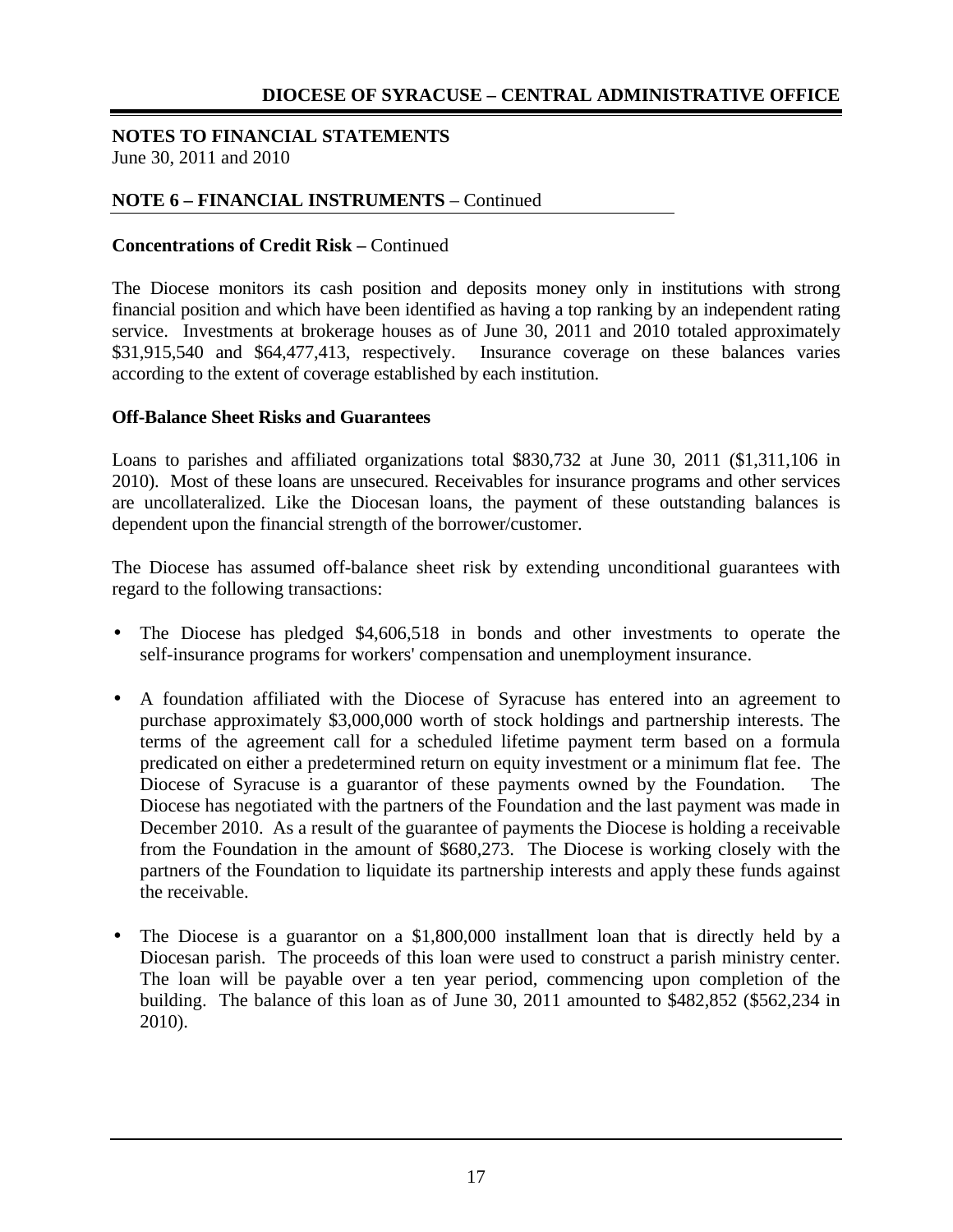#### **NOTES TO FINANCIAL STATEMENTS** June 30, 2011 and 2010

## **NOTE 7 – RELATED PARTY TRANSACTIONS**

### **Lease Obligation**

The Central Administrative Office had entered into a lease arrangement with D. J. Curley Corp. for office space. D. J. Curley Corp. was liquidated in 2010. The Central Administrative Office lease was terminated upon the transfer of title of the building to the Diocese of Syracuse. The Central Administrative office has assumed all the rights and responsibilities as lessor of the leases previously held by D. J. Curley Corp.

#### **Heritage Campaign, Inc.**

The Development Office of the Diocese of Syracuse conducted a major capital campaign designated as the Heritage Campaign. Heritage Campaign Inc. is a stand-alone entity created to account for the investment of the resources and the expenditure of funds according to the plan set forth by the Campaign's case statement objectives. The Diocese of Syracuse owes \$6,803 to the Campaign at June 30, 2011 (\$9,841 in 2010) for stock gifts received by the Diocese on behalf of the Heritage Campaign, the proceeds of which will be transferred by the Diocese once the stocks are redeemed.

#### **Joseph O'Keefe, Inc.**

Joseph O'Keefe, Inc. was established as a holding company for Catholic Charities properties. The Corporation owns property and a building that it rents to Catholic Charities of Cortland County. The Diocese advanced money to the Corporation to fund the purchase of the property and building. This loan was a ten-year, six percent loan with yearly interest and principal payments of \$11,990, which was paid in full during 2011.

#### **Advances – Other Affiliated Entities**

## **Christ the King Retreat House**

Christ the King Retreat House owns property and a building used as a retreat facility. The organization is owned 100% by the Diocese of Syracuse and the investment in the organization is carried in the investment pool utilizing the equity basis of valuation. The total invested in the property has aggregated \$692,000 over the years. Total receivable due from Christ the King Retreat House at June 30, 2011 amounted to \$283,198 (\$125,025 in 2010).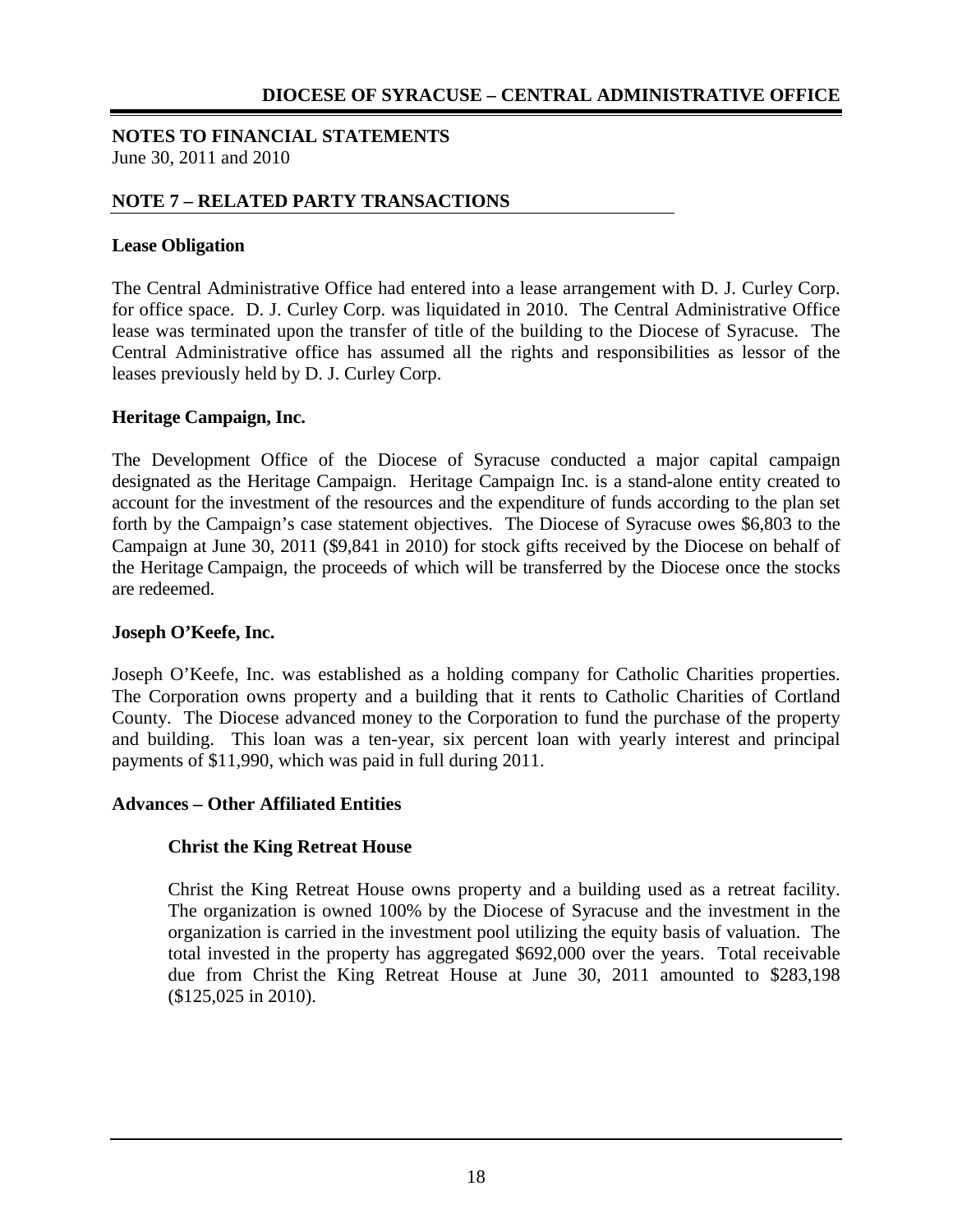#### **NOTES TO FINANCIAL STATEMENTS** June 30, 2011 and 2010

### **NOTE 7 – RELATED PARTY TRANSACTIONS** – Continued

#### **Advances – Other Affiliated Entities** – Continued

#### **D.W. Barry Foundation**

The Barry Foundation was established to handle special projects and gifting programs. Advances of \$680,273 have been made to this entity as of June 30, 2011 (\$1,119,081 in 2010). No repayment terms have been established.

#### **Syracuse Catholic Press Association, Inc.**

Syracuse Catholic Press Association, Inc. is responsible for the publication of the Diocesan newspaper and is separately incorporated with the Diocese as the sole shareholder. Advances of \$260,639 as of June 30, 2011 (\$266,243 in 2010) have been made in prior years to the Syracuse Catholic Press Association, Inc.

#### **NOTE 8 – LITIGATIONS AND CLAIMS**

The Roman Catholic Diocese of Syracuse is currently defending three active lawsuits against the Diocese and current and former Diocesan priests relating to alleged acts of sexual misconduct and associated investigations. Since the last audit statement, a number of cases have been dismissed, in some cases based on the statute of limitations. The aggregate monetary demands associated with the currently active pending cases, is less than one million dollars, although demands have not been made in each case. It is the intent of the Diocese to vigorously defend itself in each individual case. The pending lawsuits remain in various stages of the litigation process and no assessment can be made at this time as to the probable outcome.

The Diocese is party to several property and casualty claims and litigations brought against entities that participate in the Property Self-Insurance Program. These claims and litigations are at various stages of the legal process. Legal counsel cannot determine the extent of any liability to the Diocese. As part of the self-insurance administration, each claim is assigned an estimated reserve figure, which is included as part of the designated portion of the Property Self-Insurance net asset balance. The various wrap-around-insurance coverage within the self-insurance fund is also available to settle potentially large claims.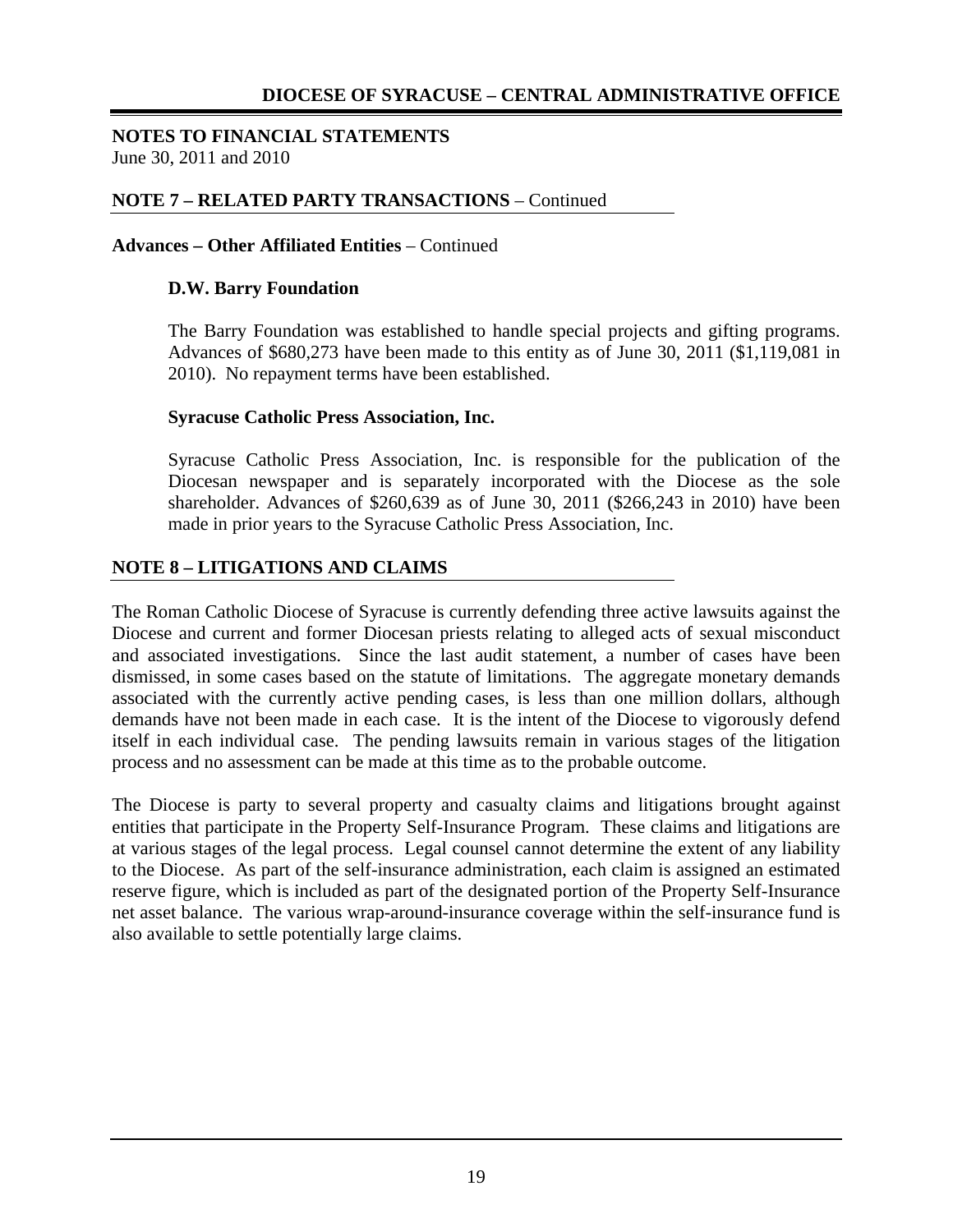# **NOTES TO FINANCIAL STATEMENTS**

June 30, 2011 and 2010

### **NOTE 9 – LEASES**

The Diocese leases three vehicles and copy machines under operating leases expiring in various years through March 2013. Future minimum lease payments amount to:

| 2012<br>2013 | $\mathcal{S}$ | 17,712<br>8,208 |
|--------------|---------------|-----------------|
| Total        | \$            | 25,920          |

Total lease expense for June 30, 2011 and 2010 amounted to \$25,152 each year.

## **NOTE 10 – DEFINED BENEFIT PENSION PLAN**

The Diocese of Syracuse Defined Benefit Pension Plan (the Plan) is a church plan which allows participating parishes, schools, cemeteries and other affiliated Diocesan organizations to enroll all eligible lay employees. It is the participating employers' responsibility to contribute to the Plan such amounts as may be required to meet minimum funding standards.

The overall Diocesan Plan is underfunded by approximately \$29,000,000. During 2011 the Plan's actuary initiated a study to determine each individual employer's portion of the unfunded position. As of June 30, 2010 the Dioceses' estimated portion of the overall liability totaled \$2,100,791 calculated as follows:

#### **Pension Liability**

| <b>Estimated Present Value of Accrued Benefits</b> | \$4,282,192 |
|----------------------------------------------------|-------------|
| Less: Allocated Value of Assets                    | 2,181,401   |
|                                                    |             |
| Pension Liability                                  | \$2,100,791 |

This potential obligation has been established as a liability. Changes to the unfunded obligation are accounted for as an adjustment to unrestricted net assets.

A summary of the unfunded pension liability is presented below:

#### **Pension Liability Adjustment**

| Unfunded Liability (as determined by actuarial study)<br><b>Less: Current Year Contributions</b> | \$2,100,791<br>139,300 |
|--------------------------------------------------------------------------------------------------|------------------------|
| Balance as of June 30, 2011                                                                      | \$1,961,491            |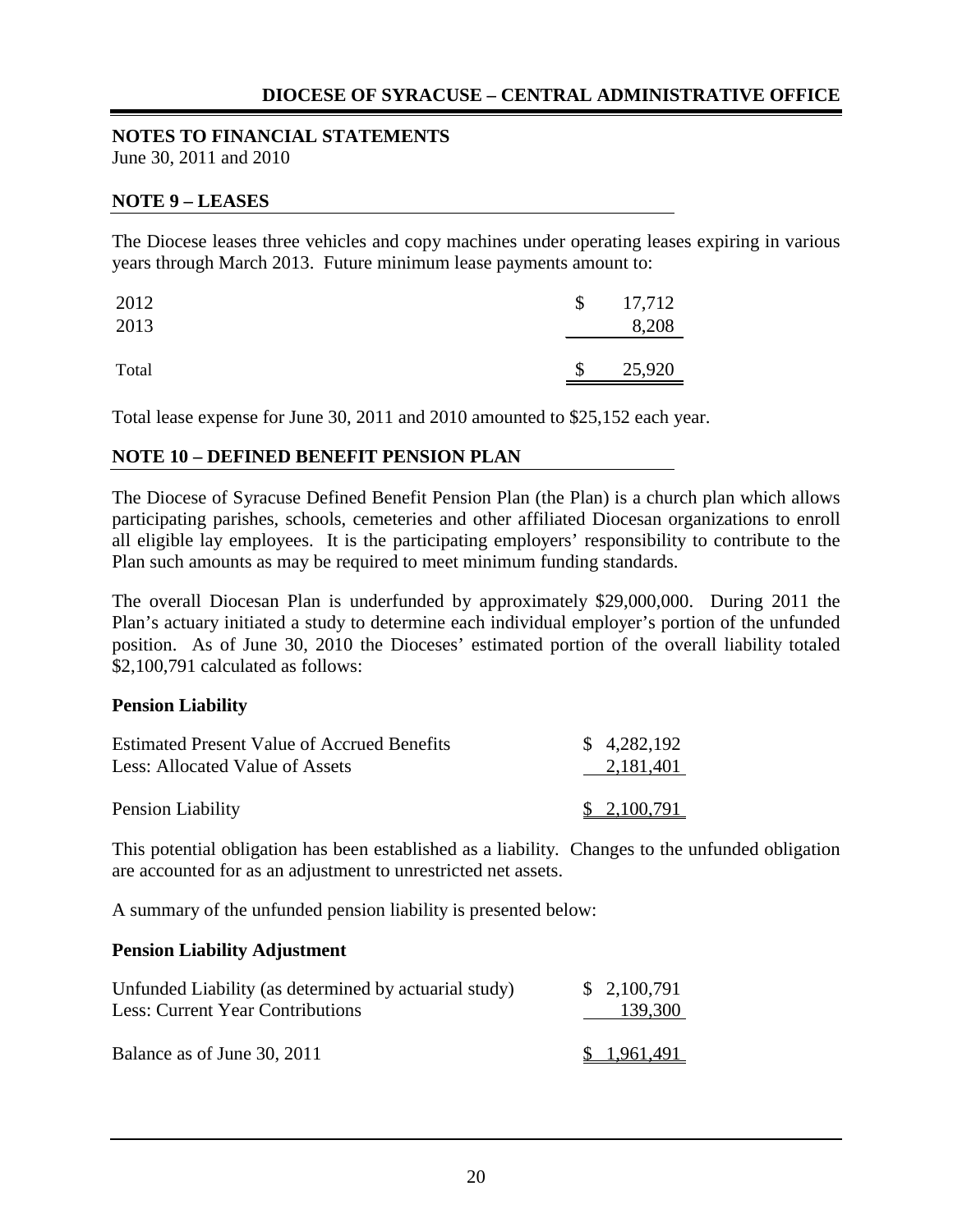#### **NOTES TO FINANCIAL STATEMENTS** June 30, 2011 and 2010

## **NOTE 10 – DEFINED BENEFIT PENSION PLAN** – Continued

To address this situation the Plan has instituted the following changes to be effective in the fiscal year beginning July 1, 2011:

- Participation in the Plan for new employees has been frozen as of the above mentioned effective date. New employees will be eligible to participate in a Diocesan sponsored 403(b) plan.
- The benefit formula for benefits accumulates after July 1, 2011 and will change from 1.5% to 1.0% of annual pay.
- Employer contributions will be increased to 8% of eligible wages for the 2011 Plan year. In 2010 the contribution percentage was 7%.

## **NOTE 11 – POSTRETIREMENT BENEFITS**

The Diocese, through the Clerical Fund, provides medical premium coverage for retired priests. It also provides disability stipends and payments of uninsured medical expenses and out of pocket maximums for medical and dental plans for all priests, including retirees.

Accounting standards require an employer to recognize the funded status of a defined benefit pension and other post-retirement plan as either a net asset or liability in its statement of financial position. The standards also require an employer to measure the funded status of its postretirement plans as of the Diocese's fiscal year end.

The Diocese has obtained actuarial information to allow them to estimate the unfunded portion of this obligation. Actuarial assumptions were based upon data and statistics generated by a third party consultant.

The assumptions used to develop the net periodic post-employment benefit expense were:

| Discount Rate                    | 6.00% |
|----------------------------------|-------|
| Annual Cost of Living Adjustment | 3.00% |

Benefit obligations will be funded from the assessments, contributions and investment activities of the Clerical Fund. In 2010 the Clerical Fund became the benefactor of an annual distribution from a trust. In 2011 the distribution totaled \$1,869,000 (\$1,638,000 in 2010).

During 2011 assessments of participating Diocesan entities and individual priests totaled \$2,052,508 (\$2,102,743 in 2010). Benefits paid from the fund amounted to \$1,606,749 in 2011 and \$2,102,743 in 2010. The accumulated, unfunded post retirement obligation at June 30, 2011 and 2010 was \$15,900,020.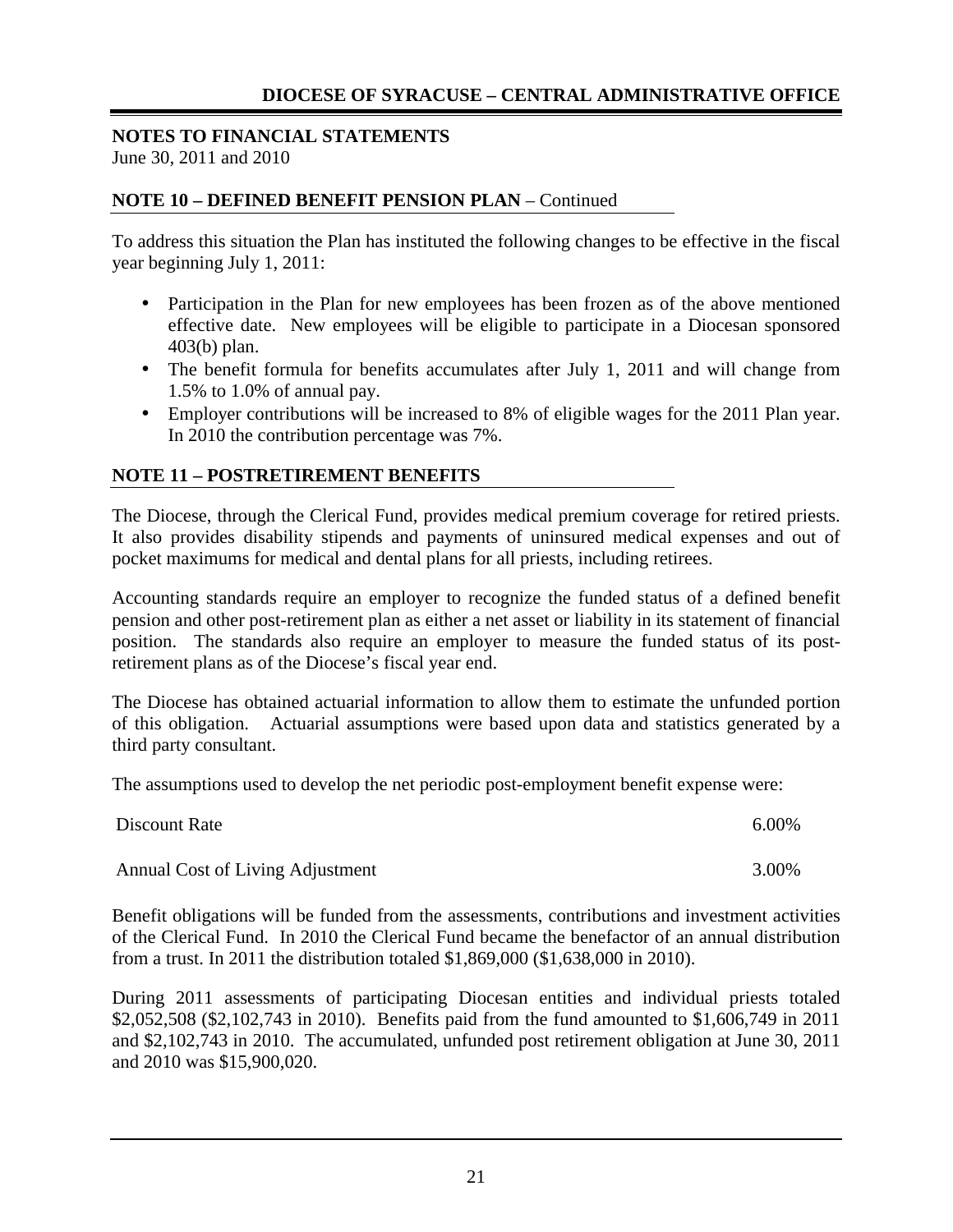#### **NOTES TO FINANCIAL STATEMENTS** June 30, 2011 and 2010

#### **NOTE 12 – ENDOWMENT**

The Diocese has adopted an accounting standard that provides guidance on the net asset classification of donor-restricted endowment funds, whether or not it is subject to an enacted version of Uniform Prudent Management of Institutional Funds Act (UPMIFA).

The Diocese has about thirteen individual endowment funds. These endowment funds are all donor-restricted, and the net assets associated with them have been classified as follows:

**Permanently Restricted** – the original value of gifts donated to the permanent endowment by explicit donor stipulation.

**Temporarily Restricted** – the accumulated unspent earnings associated with the endowment gifts, in accordance with the direction of the applicable donor gift instrument.

**Unrestricted** – the deficit amount of any endowment assets in underwater situations due to cumulative investing and spending decisions.

#### **Interpretation of Relevant Law**

The Finance Council of the Diocese of Syracuse has interpreted the applicable provisions the New York Not-for-Profit Corporation Law as requiring preservation of endowment funds' historic dollar value. Historic dollar value is comprised of (a) the original value of gifts donated to the permanent endowment, (b) the original value of subsequent gifts to the permanent endowment, and (c) accumulations to the permanent endowment made in accordance with the direction of the applicable donor gift instrument at the time the accumulation is added to the fund. The remaining portion of the donor restricted endowment fund that is not classified in permanently restricted net assets is classified as temporarily restricted net assets until these amounts are appropriated for expenditure to the Diocese in a manner consistent with the standard of prudence prescribed by the relevant state law. The *New York Prudent Management of Institutional Funds Act* (NYPMIFA) was enacted in September 2010.

The Diocese currently considers the following factors in making a determination to appropriate or accumulate donor–restricted endowment funds.

- 1. The duration and preservation of the funds.
- 2. The purposes of the donor-restricted endowment funds.
- 3. General economic conditions.
- 4. The possible effect of inflation and deflation.
- 5. The expected total return from income and the appreciation of investments.
- 6. Other resources of the Diocese.
- 7. Where appropriate and where circumstances would otherwise warrant, alternatives to expenditure of endowment fund, giving due consideration to the effect that such alternatives may have on the Diocese.
- 8. The investment policies of the Diocese.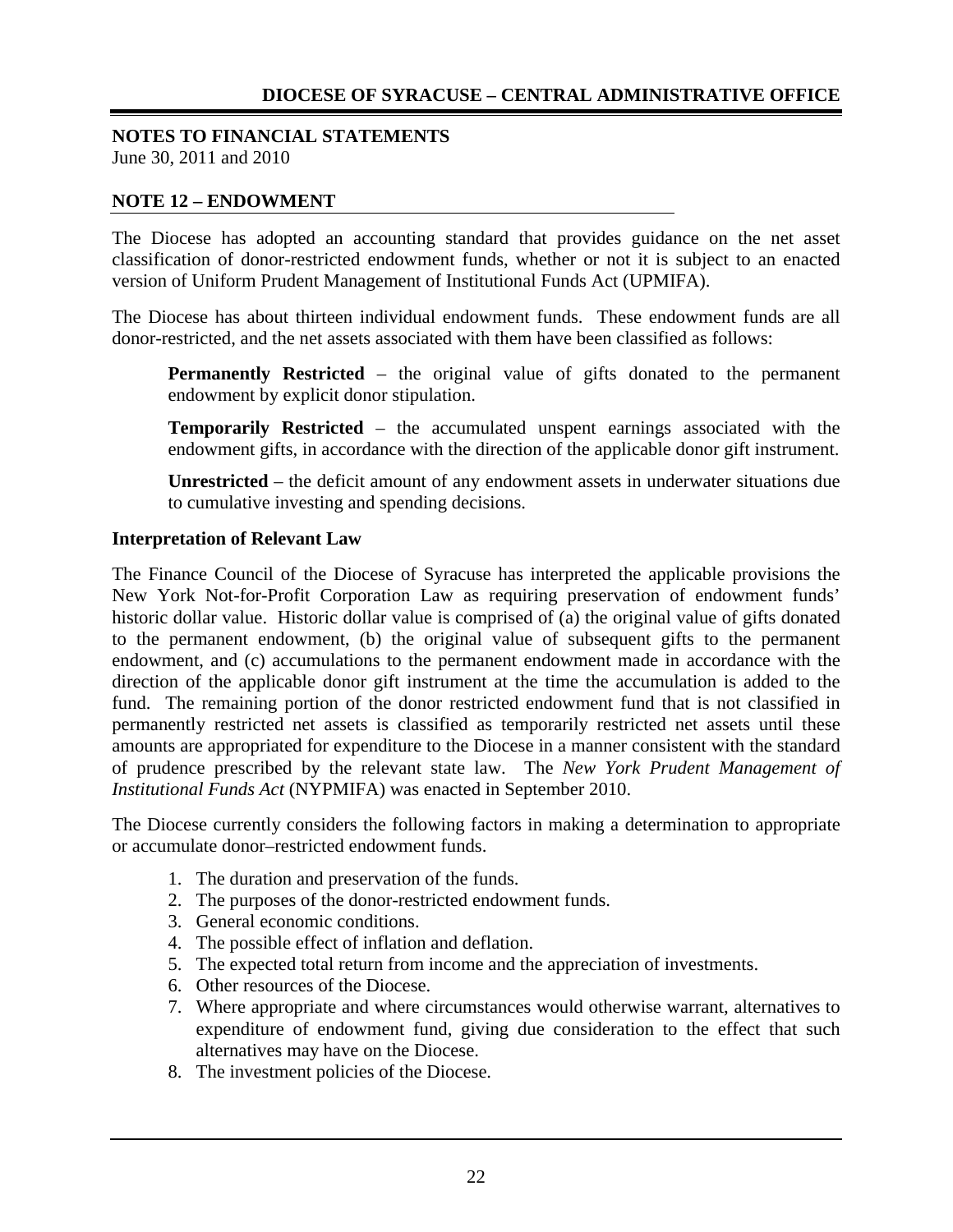#### **NOTES TO FINANCIAL STATEMENTS** June 30, 2011 and 2010

## **NOTE 12 – ENDOWMENT** – Continued

### **Funds with Deficiencies**

From time to time, the fair value of assets associated with individual donor-restricted endowment funds may fall below the level required by New York Not for Profit Corporation Law. In accordance with generally accepted accounting principles, deficiencies of this nature that are reported in unrestricted net assets were \$5,842,237 and \$6,758,854, respectively as of June 30, 2011 and 2010. The balance of the endowment deficiency was \$5,842,237 and \$6,758,754 for the years ended June 30, 2011 and 2010, respectively.

## **Return Objectives and Risk Parameters**

The Diocese's Finance Council has adopted an investment and spending policy for endowment assets that attempt to provide a predictable stream of funding to programs supported by its endowment, while seeking to maintain the purchasing power of the endowment assets with an overall moderate level of risk. The total return objective for the endowment taken as a whole shall be to exceed a rate of return (net of fees and expenses) equal to the Diocese's established spending rate, plus the annualized change in the Consumer Price Index. Under the policy, the Finance Council and the Investment Committee recognizes that market performance can vary widely in the short-term, and that any specified rate of return will not be obtained during all periods. It is the Investment Committee's responsibility to establish relative performance benchmarks and monitor investment performance.

Performance comparisons with benchmarks and peer investment funds will be made over various time periods, with particular attention focused on rolling, one, three and five year periods.

## **Strategies Employed for Achieving Objectives**

To satisfy its long-term rate-of-return objectives, the Diocese relies on a total return strategy in which investment returns are achieved through both capital appreciation (realized and unrealized) and current yield (interest and dividends). The Diocese targets a diversified asset allocation to achieve its long-term return objectives within prudent risk constraints.

#### **Spending Policy and How the Investment Objectives Relates to Spending Policy**

The Diocese has a policy of annually appropriating for distribution a percentage of its endowment funds' average fair value over the prior twelve months. This is consistent with the Diocese's objective to maintain the purchasing power of the endowment assets held in perpetuity, as well as to provide additional real growth through new gifts and investment return.

Investment losses suffered in 2011 and 2010 are considered temporary, and the Diocese's Finance Council and Investment Committee are actively monitoring investment activities so as to continue responding in a prudent fashion.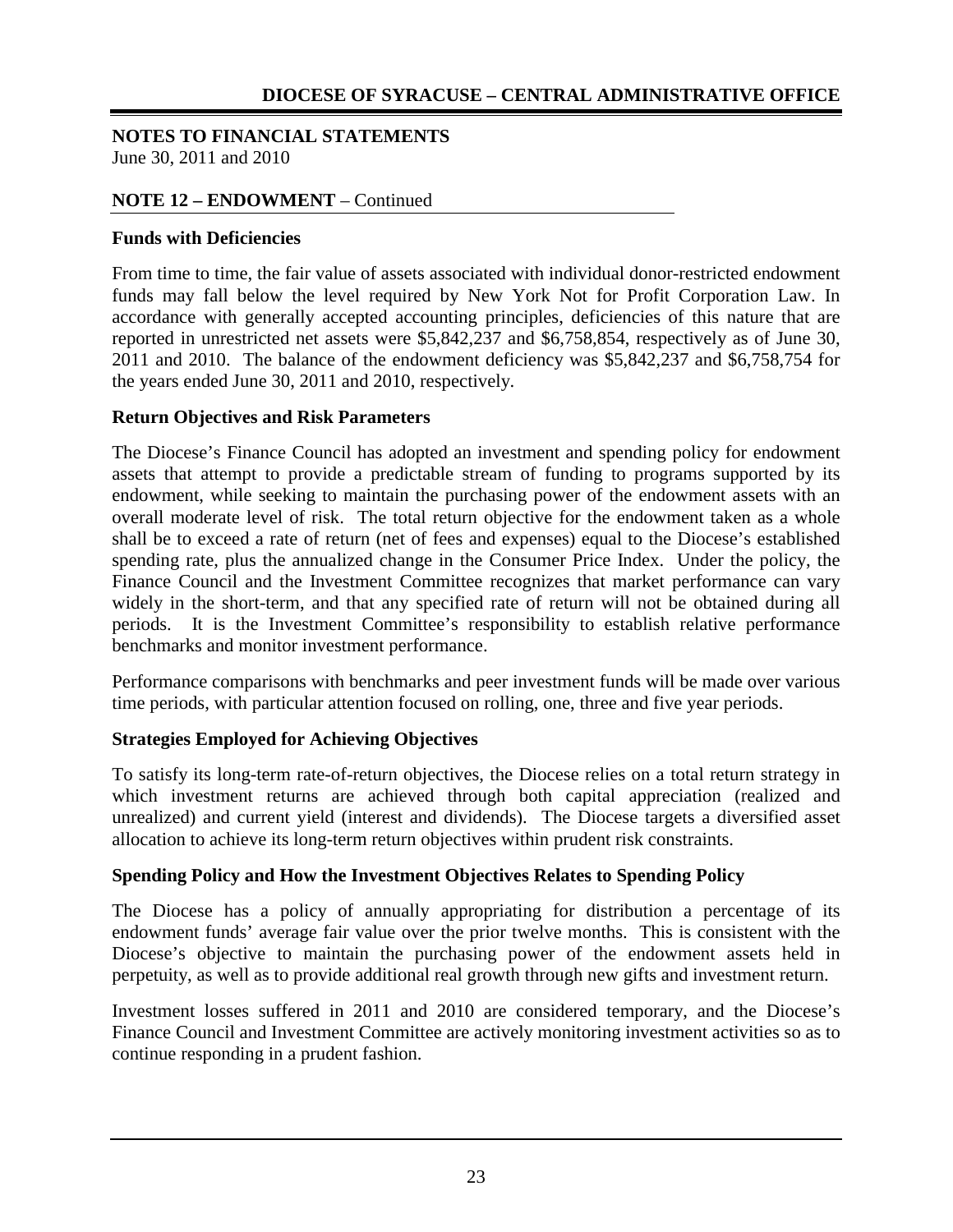## **NOTES TO FINANCIAL STATEMENTS**

June 30, 2011 and 2010

## **NOTE 12 – ENDOWMENT** – Continued

Endowment net asset composition by type of fund is as follows:

|                               |                        | <b>Temporarily</b> | <b>Permanently</b> |                  |  |
|-------------------------------|------------------------|--------------------|--------------------|------------------|--|
|                               | <b>Unrestricted</b>    | <b>Restricted</b>  | <b>Restricted</b>  | <b>Total</b>     |  |
| Endowment Net Assets,         |                        |                    |                    |                  |  |
| June 30, 2009                 | \$<br>$\boldsymbol{0}$ | \$<br>546,958      | \$11,352,870       | \$11,899,828     |  |
| <b>Investment Income</b>      | $\boldsymbol{0}$       | 77,178             | $\boldsymbol{0}$   | 77,178           |  |
| Net Appreciation              | $\boldsymbol{0}$       | 1,830,657          | $\boldsymbol{0}$   | 1,830,657        |  |
| Other Revenue and Support     | $\boldsymbol{0}$       | 359,637            | $\boldsymbol{0}$   | 359,637          |  |
| Reclassification - Past       |                        |                    |                    |                  |  |
| <b>Investment Returns</b>     |                        |                    |                    |                  |  |
| and Losses - Net              | $\boldsymbol{0}$       | (9,155,923)        | $\boldsymbol{0}$   | (9,155,923)      |  |
| <b>Amounts Appropriated</b>   |                        |                    |                    |                  |  |
| for Expenditures              | $\boldsymbol{0}$       | (259, 864)         | $\boldsymbol{0}$   | (259, 864)       |  |
| Reclassification Due to       |                        |                    |                    |                  |  |
| <b>Endowment Deficiency</b>   | (6,758,854)            | 6,758,854          | $\boldsymbol{0}$   | $\boldsymbol{0}$ |  |
| <b>Endowment Net Assets,</b>  |                        |                    |                    |                  |  |
| June 30, 2010                 | (6,758,854)            | 157,497            | 11,352,870         | 4,751,513        |  |
| <b>Investment Income</b>      | $\boldsymbol{0}$       | 381,314            | $\boldsymbol{0}$   | 381,314          |  |
| Net Appreciation              | $\boldsymbol{0}$       | 410,232            | $\boldsymbol{0}$   | 410,232          |  |
| Other Revenue and Support     | $\boldsymbol{0}$       | 181,194            | $\boldsymbol{0}$   | 181,194          |  |
| <b>Amounts Appropriated</b>   |                        |                    |                    |                  |  |
| for Expenditures              | $\boldsymbol{0}$       | (117,217)          | $\boldsymbol{0}$   | (117,217)        |  |
| Reclassification -            |                        |                    |                    |                  |  |
| <b>Endowment Principal</b>    | $\boldsymbol{0}$       | 22,489             | (22, 489)          | $\boldsymbol{0}$ |  |
| <b>Net Assets Transferred</b> |                        |                    |                    |                  |  |
| to Related Entity             | $\boldsymbol{0}$       | $\boldsymbol{0}$   | (1,660,953)        | (1,660,953)      |  |
| Reclassification Due to       |                        |                    |                    |                  |  |
| <b>Endowment Appreciation</b> | 916,617                | (916, 617)         | $\boldsymbol{0}$   | $\boldsymbol{0}$ |  |
| <b>Endowment Net Assets,</b>  |                        |                    |                    |                  |  |
| June 30, 2011                 | (5,842,237)<br>S.      | 118,892<br>\$      | \$9,669,428        | \$3,946,083      |  |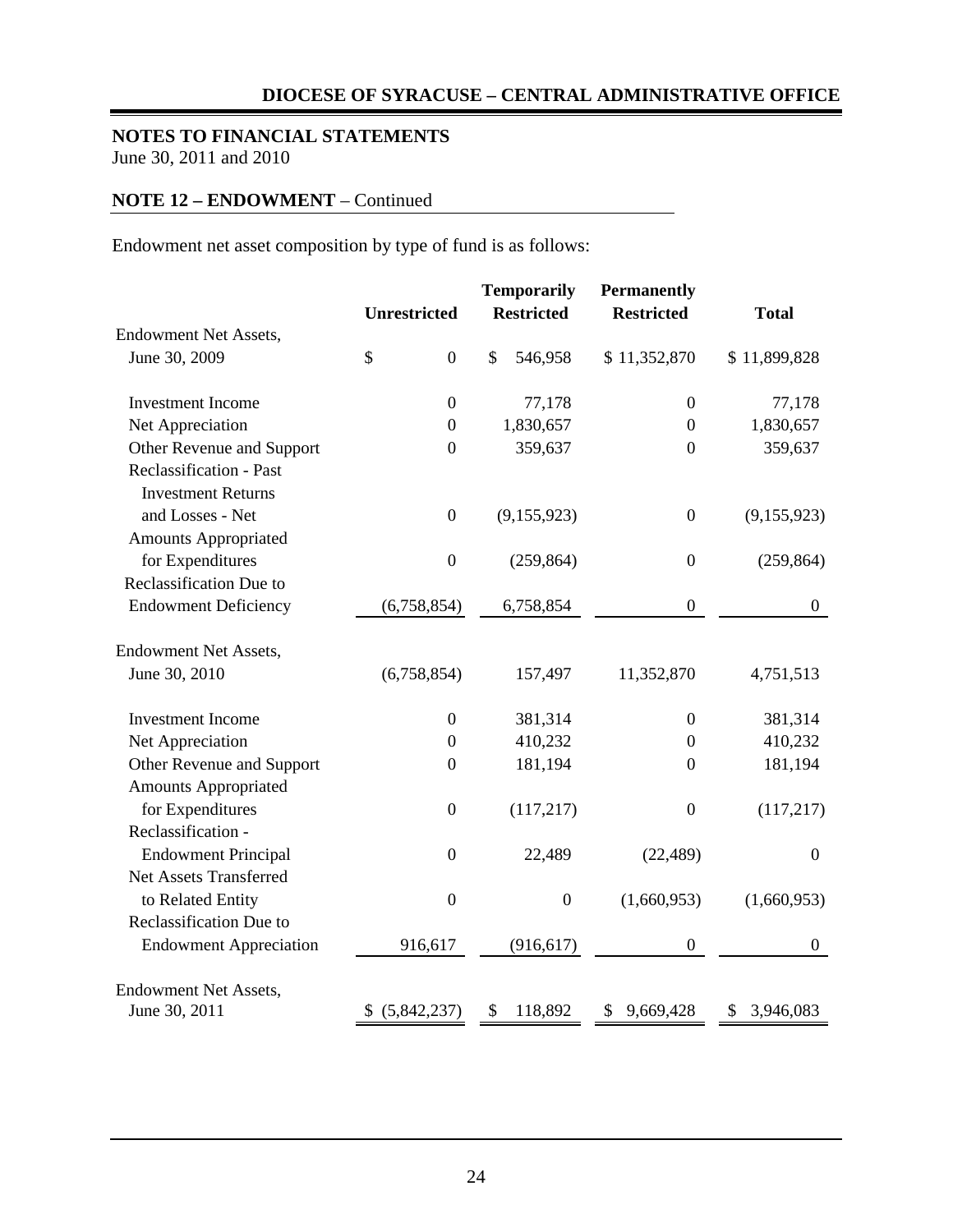#### **NOTES TO FINANCIAL STATEMENTS** June 30, 2011 and 2010

## **NOTE 13 – DIOCESAN RETIREMENT PLANS**

#### **Priests' Retirement Stipends**

Priests who were sixty-one years of age or older as of January 1, 2000 are paid a retirement stipend. The stipend obligation is unfunded and paid from resources of the Clerical Fund. Compensation is also paid by the Clerical Fund for Chartered and Unassigned Clergy. The Clerical Fund paid \$377,222 in compensation and stipends during 2011 (\$1,086,208 in 2010). Priests who were younger than sixty-one as of the designated date participate in the Retirement Plan for the Secular Priests of the Roman Catholic Diocese.

#### **Lay Pension Plan**

The Diocese of Syracuse has a defined benefit pension plan covering substantially all lay employees in its schools, cemeteries and other related organizations. Participants in the plan number in excess of one thousand two hundred employees. The Central Administrative Office administers the plan. Benefits are based on years of service and the employee's compensation during their years of employment. The Diocese of Syracuse and its related affiliates contribute annually 7.0% (6.5% in 2010) of employee's compensation. The current year's contribution for all eligible employees totaled \$2,173,822 (\$1,729,229 in 2010). Contributions are intended to provide not only for benefits attributed to service to date but also for those expected to be earned in the future. During 2011, benefit payments totaled \$1,976,175 (\$1,873,701 in 2010).

The following sets forth the plan's funded status as of June 30, 2011 from the most recent actuarial study, which was prepared for the July 1, 2010 plan year:

| <b>Actuarial Present Value Obligations:</b><br>All Future Benefit Obligations | \$ | 69, 247, 365 |
|-------------------------------------------------------------------------------|----|--------------|
| <b>Actuarial Accrued Obligations</b>                                          |    | 60,072,272   |
| Plan Assets at Fair Value                                                     |    | 30,601,650   |
| Normal Cost Calculation:<br>Unfunded Actual Present Value of Future Benefits  | S  | 9,175,093    |
| <b>Average Temporary Annuity Factor</b>                                       |    | 8.069        |
| Estimated Costs for 2010-2011 Plan Year                                       |    | 203,278      |
| Covered Payroll                                                               |    | 28,783,207   |
| <b>Normal Cost Calculation</b>                                                |    | 1,340,357    |
| Rate of Investment Return                                                     |    | <u>7%</u>    |
| Rate of Salary Increase                                                       |    | <u>3.0%</u>  |
|                                                                               |    |              |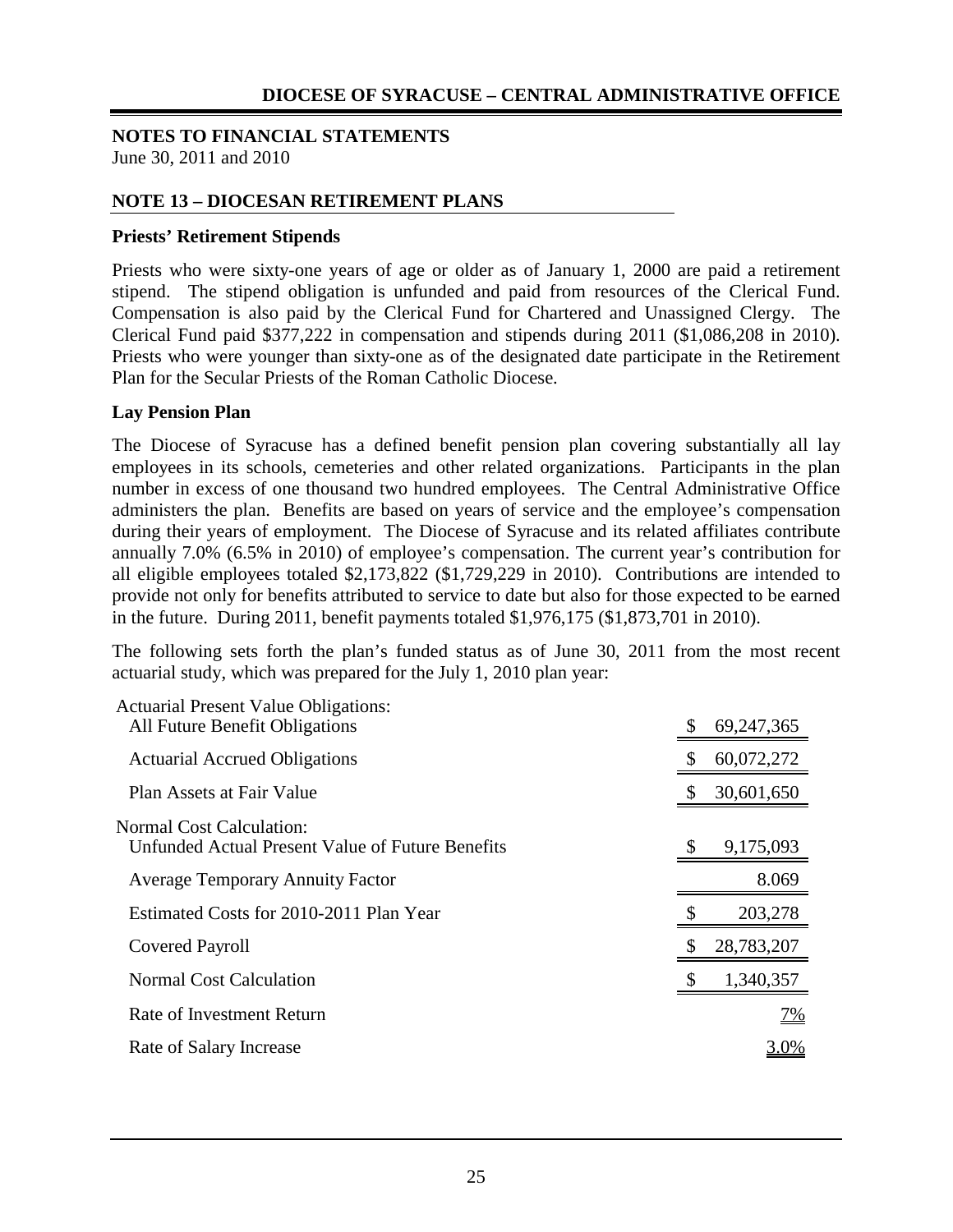# **NOTES TO FINANCIAL STATEMENTS**

June 30, 2011 and 2010

### **NOTE 13 – DIOCESAN RETIREMENT PLANS** – Continued

As of July 1, 2010 the lay pension plan in underfunded by \$29,470,000. The Diocese of Syracuse and the participating related organizations have a responsibility to contribute to the Plan such amounts as may be required to meet minimum funding standards. A proforma statement of financial position of the Roman Catholic Diocese of Syracuse Pension Plan is presented as follows:

#### ASSETS

| <b>Investments at Actuarial Value:</b>    |                  |
|-------------------------------------------|------------------|
| <b>Equity Securities and Mutual Funds</b> | \$<br>13,770,752 |
| <b>General Investments</b>                | 12,240,645       |
| Fixed Income Funds                        | 4,590,253        |
| <b>Total Assets</b>                       | 30,601,650       |
| <b>LIABILITIES</b>                        |                  |
| <b>Actuarial Accrued Benefits Payable</b> | 60,072,272       |
| UNFUNDED ACTUARIAL OBLIGATIONS            | (29, 470, 622)   |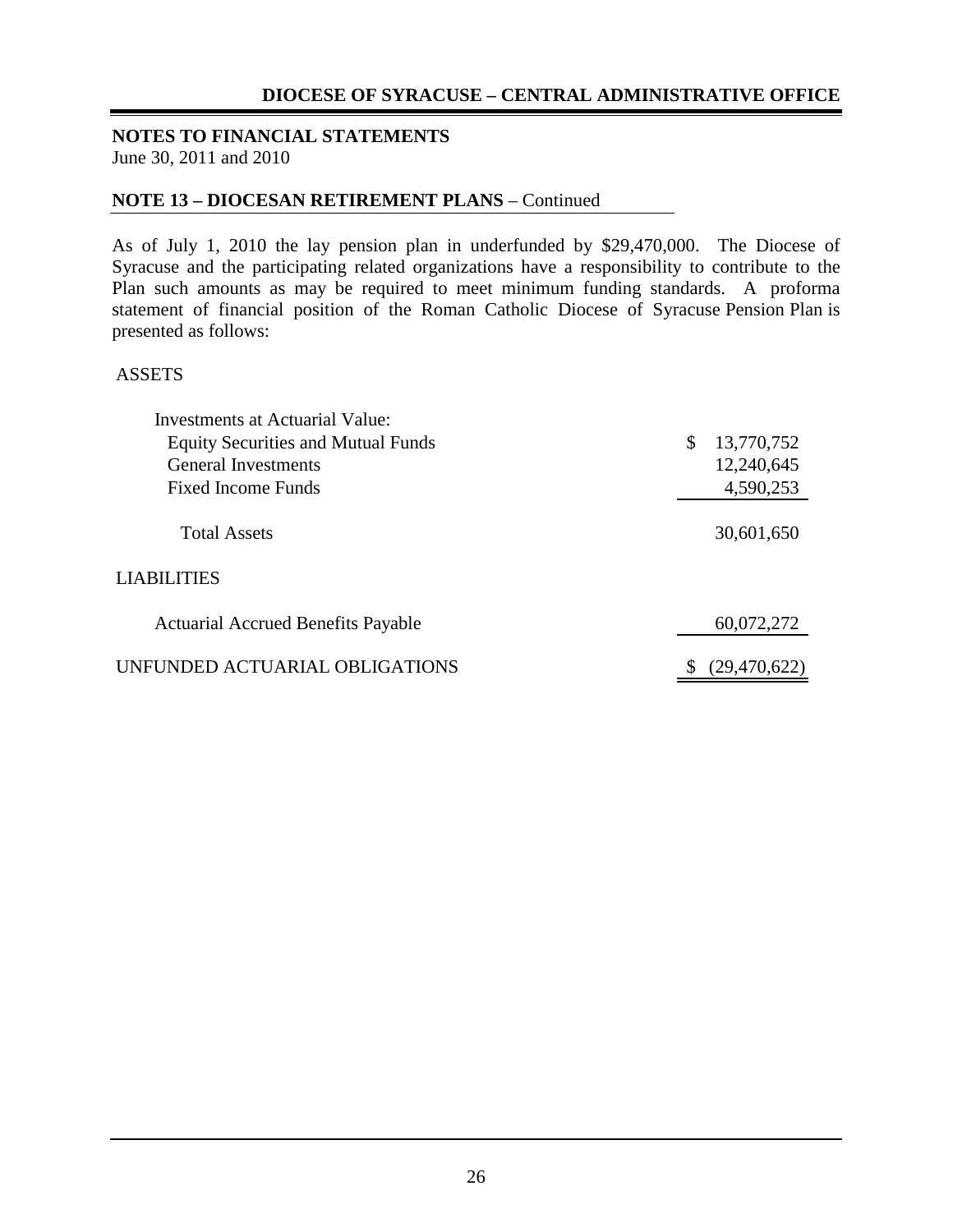## **SCHEDULE OF UNRESTRICTED PROGRAM AND SUPPORTING EXPENSES**

Year Ended June 30, 2011 with Comparative Totals for June 30, 2010

|                                  | <b>General</b><br>Operating |
|----------------------------------|-----------------------------|
| EXPENSES                         |                             |
| Program Services:                |                             |
| <b>Educational Programs</b>      | \$<br>1,768,091             |
| <b>Community Service</b>         | 811,633                     |
| <b>Parish Pastoral</b>           | 761,734                     |
| Persons in Ministry              | 414,184                     |
| <b>Hospital Ministry</b>         | 260,648                     |
| Tribunal                         | 114,258                     |
| <b>Extended Care</b>             | $\theta$                    |
| <b>Retirement Benefits</b>       | $\boldsymbol{0}$            |
| Subsidies - Other                | 19,050                      |
| <b>Total Program Services</b>    | 4,149,598                   |
| <b>Supporting Services:</b>      |                             |
| Administrative and Operational   | 852,921                     |
| <b>Executive Management</b>      | 175,641                     |
| <b>Insurance Programs</b>        | $\Omega$                    |
| Diocesan Development             | 412,862                     |
| Earnings Distributed             | 323,200                     |
| <b>Building and Grounds</b>      | 1,219,189                   |
| <b>Other Administrative</b>      | 71,197                      |
| <b>Total Supporting Services</b> | 3,055,010                   |
| <b>TOTAL EXPENSES</b>            | 7,204,608<br>\$             |
|                                  |                             |